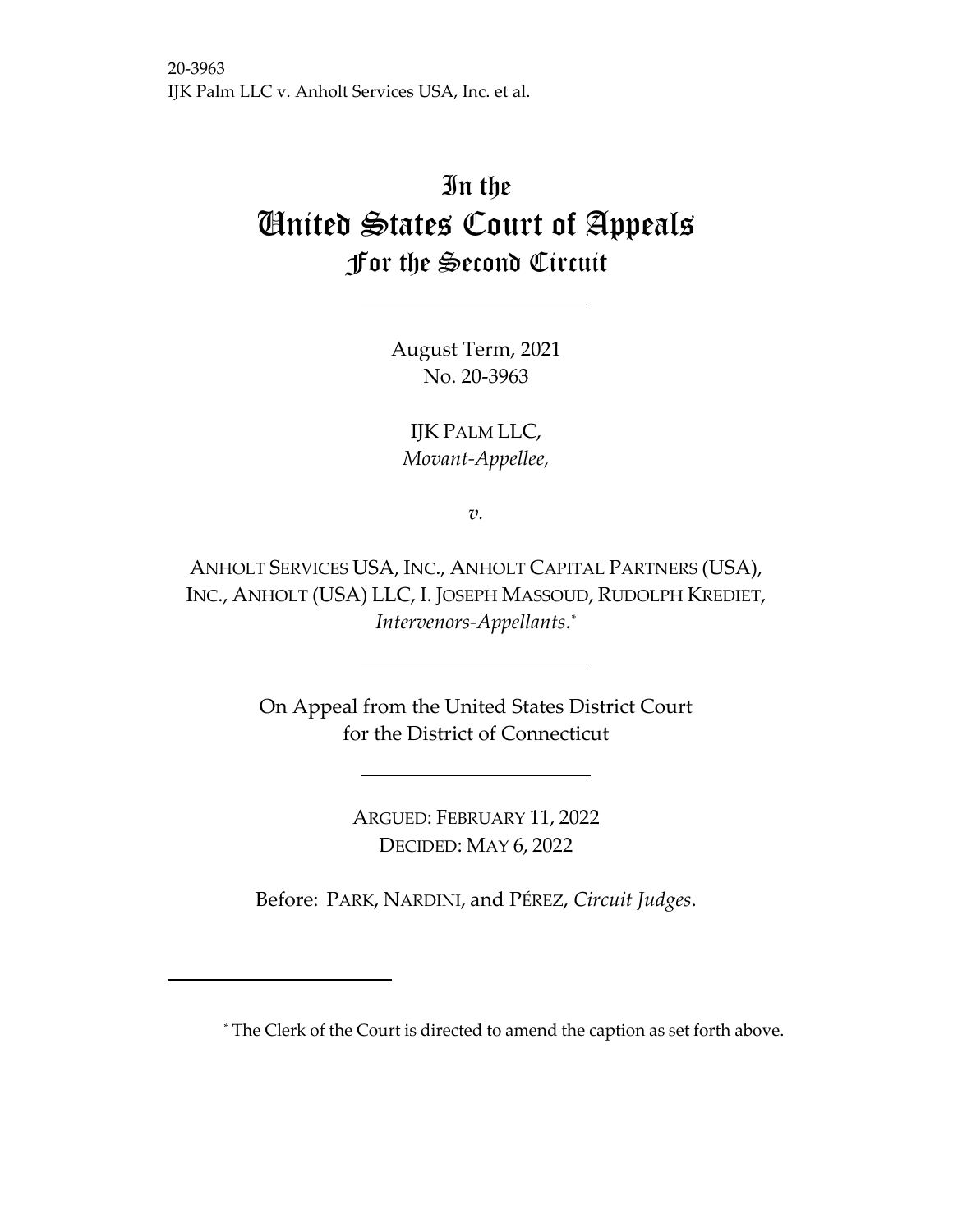IJK Palm LLC filed a motion in the United States District Court for the District of Connecticut (Robert N. Chatigny, *Judge*) seeking discovery under 28 U.S.C. § 1782 from several companies and individuals for use in a suit it intended to file in the Cayman Islands. After IJK filed its request under § 1782, United Oils Limited, SEZC, the company on behalf of which IJK intended to sue, entered liquidation proceedings. In the Cayman Islands, only a company's official liquidator may ordinarily sue on the company's behalf. IJK proposes three avenues through which it might nevertheless use the material it requests: (1) it could persuade the Cayman Islands liquidators to bring suit on behalf of the company in liquidation; (2) it could bring its own suit on behalf of the company if the liquidators refused; or (3) it could sue the directors of the investment vehicle through which it invested in the company in liquidation. The district court granted IJK's discovery request. We hold that IJK has not established that it is an "interested person" with respect to its first proposed suit, and that it has not established that the material it requests is "for use" in any of its proposed suits within the meaning of § 1782. Accordingly, we REVERSE the order of the district court.

> ZACHARY R. WILLENBRINK (Daniel J. Blinka, Godfrey & Kahn, S.C., Milwaukee, WI, Frank J. Silvestri, Jr., Verrill Dana LLP, Westport, CT, *on the brief*), Godfrey & Kahn, S.C., *for Movant-Appellee.*

SEAN C. SHEELY (Qian Shen, *on the brief*), Holland & Knight LLP, New York, NY, *for Intervenors-Appellants.*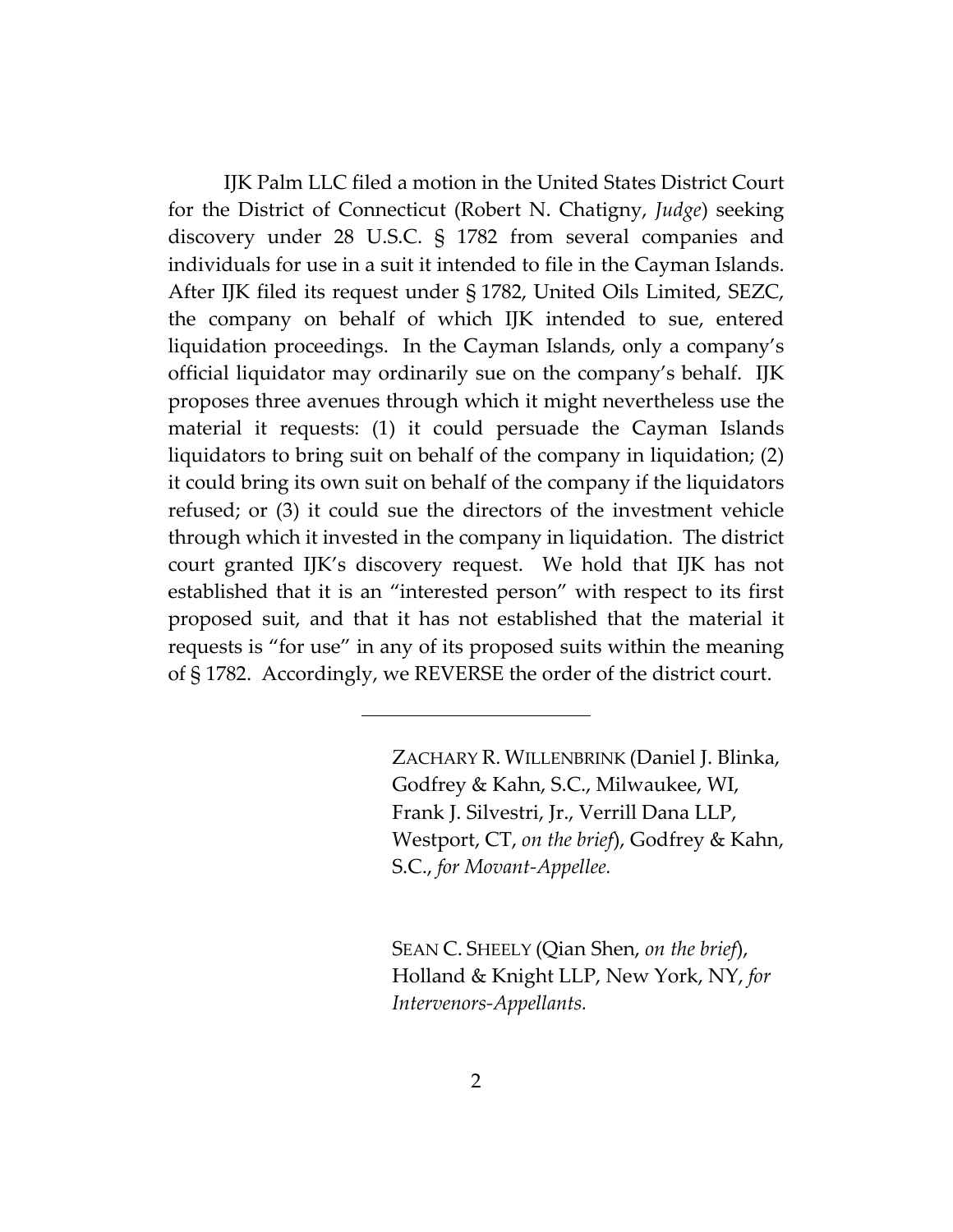WILLIAM J. NARDINI, *Circuit Judge*:

In this appeal, we consider the scope of a federal district court's authority to order discovery in aid of litigation abroad. Under 28 U.S.C. § 1782, United States courts may grant discovery "for use in a proceeding in a foreign or international tribunal." The Supreme Court has counseled that the "proceeding" need not have been filed at the time a request is made so long as it is "within reasonable contemplation." The question in this case is whether a party may obtain discovery under § 1782 when there are significant procedural barriers under foreign law that might prevent the party from filing suit or using the material it receives.

IJK Palm LLC ("IJK") filed a motion in the United States District Court for the District of Connecticut (Robert N. Chatigny, *Judge*) seeking discovery under 28 U.S.C. § 1782 from several companies and individuals for use in a suit it planned to file in the Cayman Islands on behalf of a company in which it had invested. After IJK filed its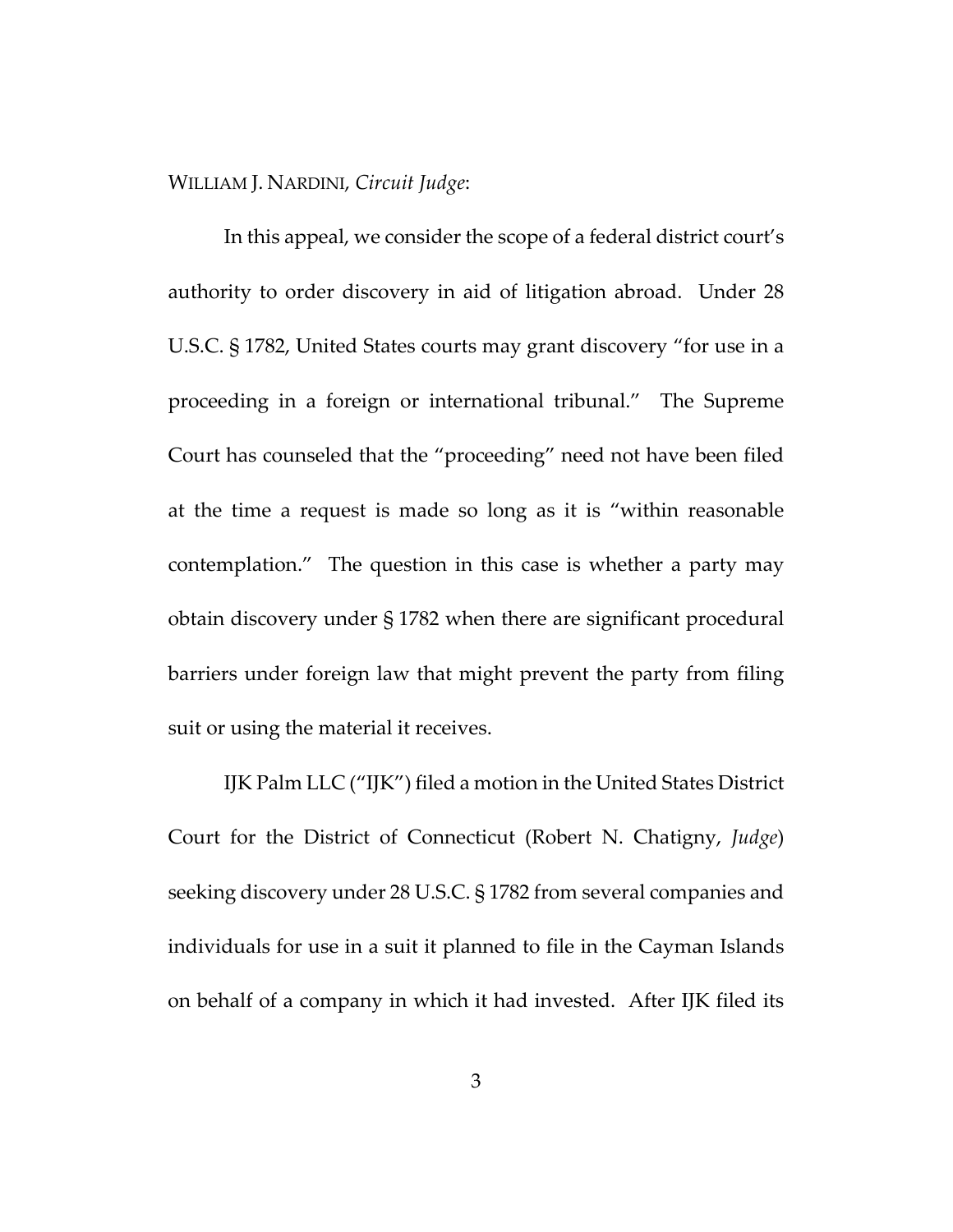request, the company entered liquidation proceedings. In the Cayman Islands, only a company's official liquidators may ordinarily sue on the company's behalf. IJK proposes three avenues through which it might nevertheless use the material it requests: (1) it could persuade the Cayman Islands liquidators to bring suit on behalf of the company in liquidation; (2) it could bring its own suit on behalf of the company if the liquidators refused; or (3) it could sue the directors of the investment vehicle through which it invested in the company. The district court granted IJK's discovery request. We hold that IJK has not established that it is an "interested person" with respect to its first proposed suit, and that it has not established that the material it requests is "for use" in any of its proposed suits within the meaning of § 1782. Accordingly, we REVERSE the order of the district court.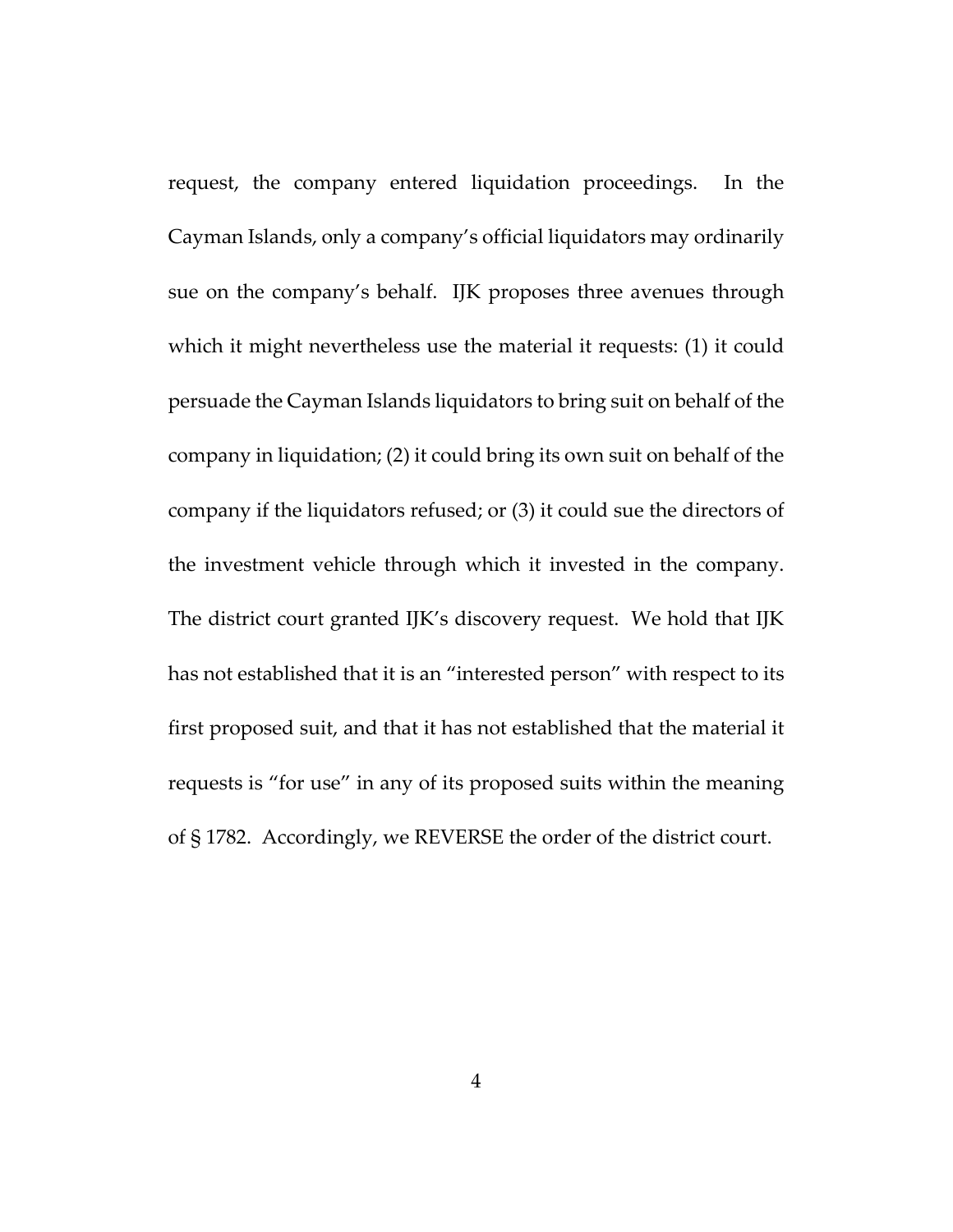# **I. BACKGROUND**

#### **A. IJK's investment in United Oils Limited, SEZC**

On June 13, 2016, IJK filed an *ex parte* motion seeking discovery under 28 U.S.C.  $\S 1782(a)$  $\S 1782(a)$  $\S 1782(a)$ <sup>1</sup> for a suit it purportedly intended to file in the Cayman Islands related to its indirect investment in United Oils Limited, SEZC ("UOL"). IJK invested in an investment fund, Palm Investment Partners ("PIP"), which in turn held a minority stake in UOL. UOL operated palm oil plantations in Peru.

UOL began experiencing serious financial troubles in late 2015. IJK asserts that UOL's directors knew that it would need additional debt to fund its operations, but they failed to take steps to obtain debt funding. UOL defaulted on its existing debt on February 15, 2016. One of UOL's creditors, Southern Harvest, requested leave from other

<span id="page-4-0"></span><sup>&</sup>lt;sup>1</sup> As relevant here, that statute provides: "The district court of the district in which a person resides or is found may order him to give his testimony or statement or to produce a document or other thing for use in a proceeding in a foreign or international tribunal, including criminal investigations conducted before formal accusation." 28 U.S.C. § 1782(a).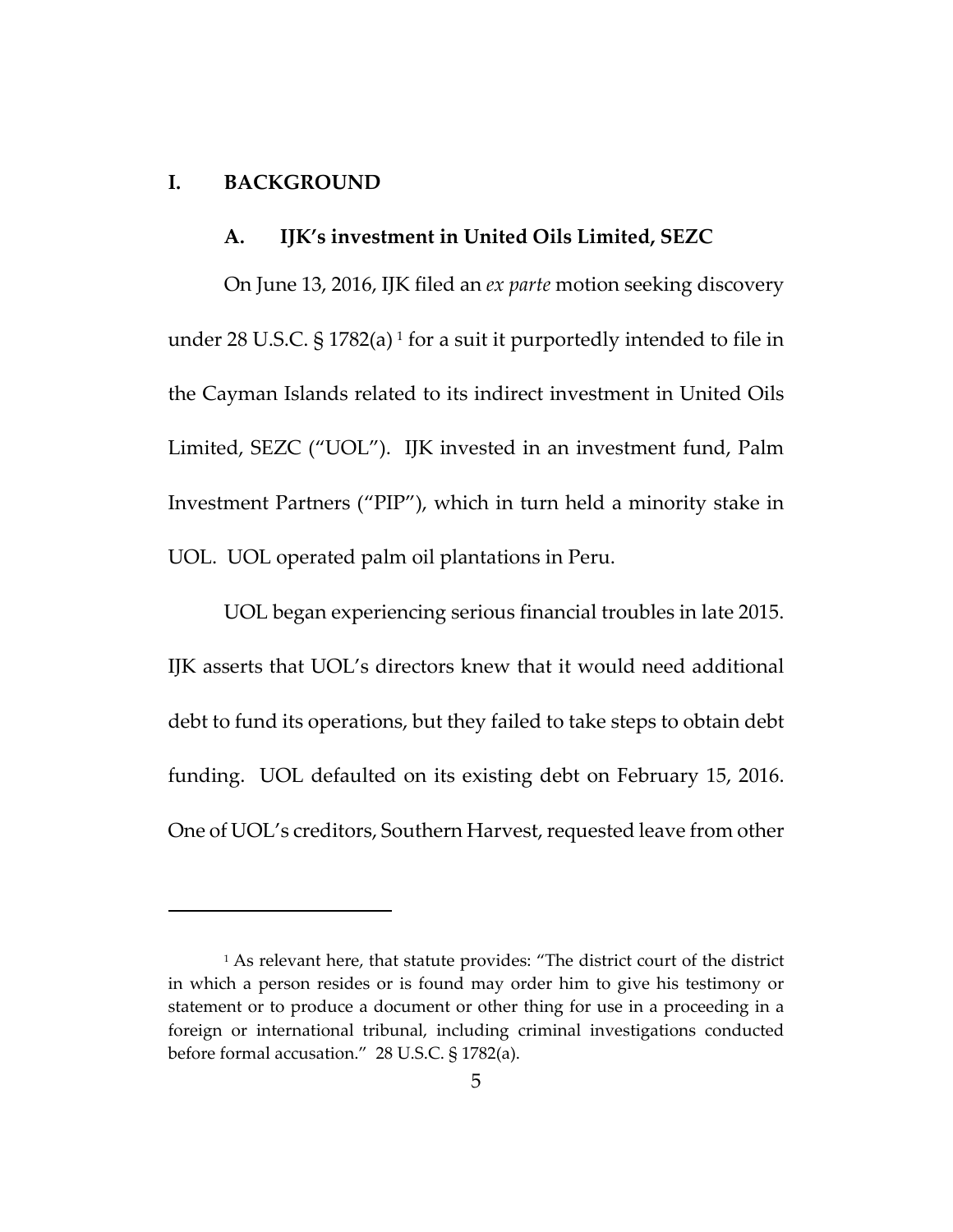noteholders to act as their agent in post-default negotiations with UOL. Southern Harvest proposed that debtholders would provide additional funding to cure UOL's default in exchange for 400 million new shares at \$0.01 each. The proposal would have diluted IJK's equity stake in UOL from 11.15% to 1.02%. UOL's board ultimately approved a plan that resulted in less dilution, issuing 220 million new shares at \$0.02 each. When IJK invested in UOL through PIP, it had done so at a price above \$2.00 per share.

UOL CEO Dennis Melka owns 0.19% of UOL's equity and 15% of its debt. IJK asserts that "[m]any other board members simultaneously own equity together with a larger amount of debt." Joint App'x at 177. As a result of these alleged conflicts, IJK asserts that it intends to sue Melka and UOL's board of directors on behalf of UOL in the Cayman Islands.

#### **B. IJK's discovery request**

On June 13, 2016, IJK filed an *ex parte* application for an order permitting it to take discovery for use in a foreign proceeding under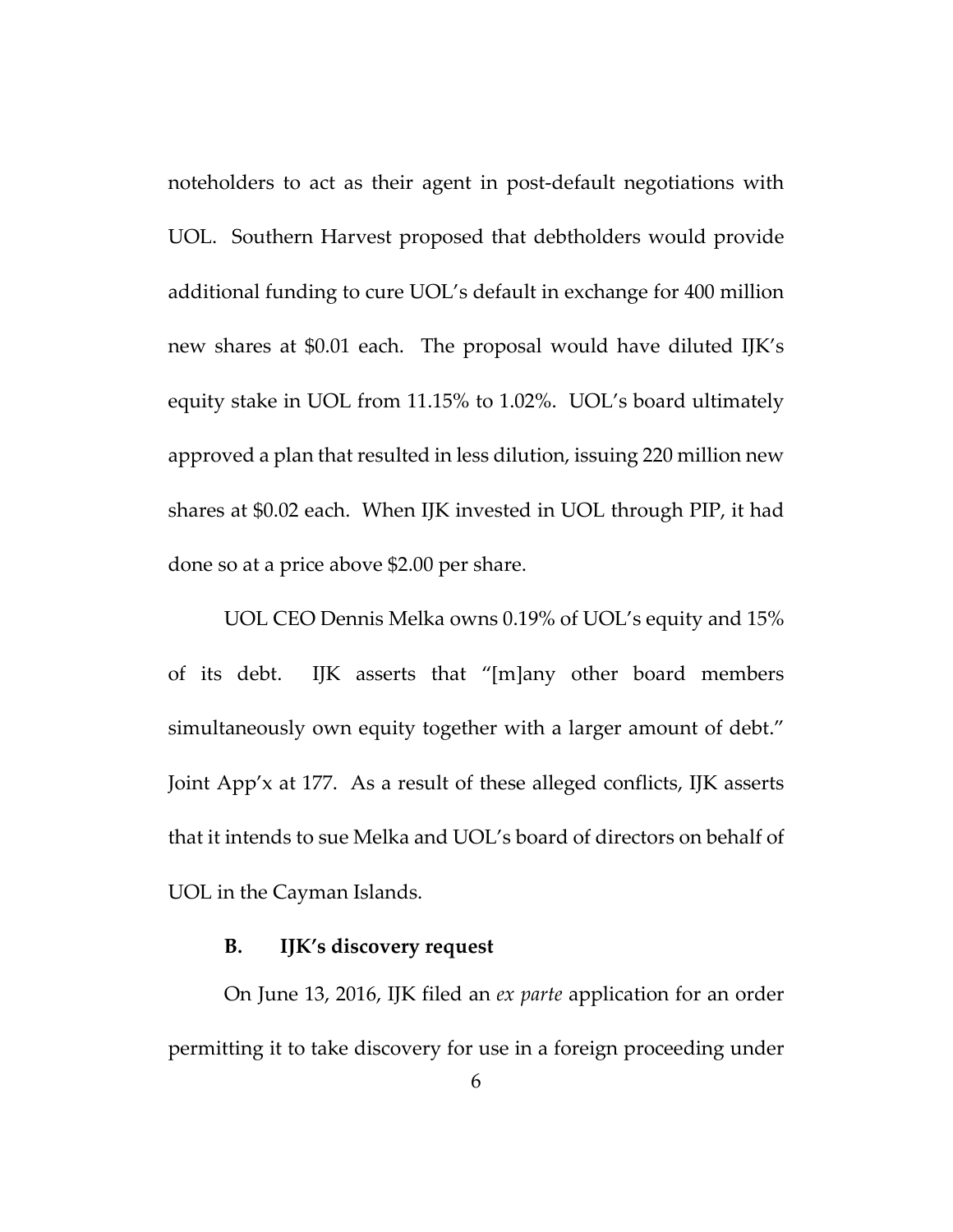28 U.S.C. § 1782(a). It requested discovery from the following interrelated individuals and entities:

- Three Bermuda-based companies (collectively, the "Bermuda Entities"):
	- o Kattegat Limited, a Bermuda limited partnership operating primarily in Westport, Connecticut, through its investment advisor, Anholt Services (USA), Inc. and its affiliates;
	- o Anholt Investments Limited, a limited partnership registered in Bermuda operating primarily in Westport, Connecticut, as an affiliate of Anholt Services (USA), Inc.; and
	- o Southern Harvest Partners, LP, a limited partnership registered in Bermuda operating primarily in Westport, Connecticut, as an affiliate of Anholt Services (USA), Inc.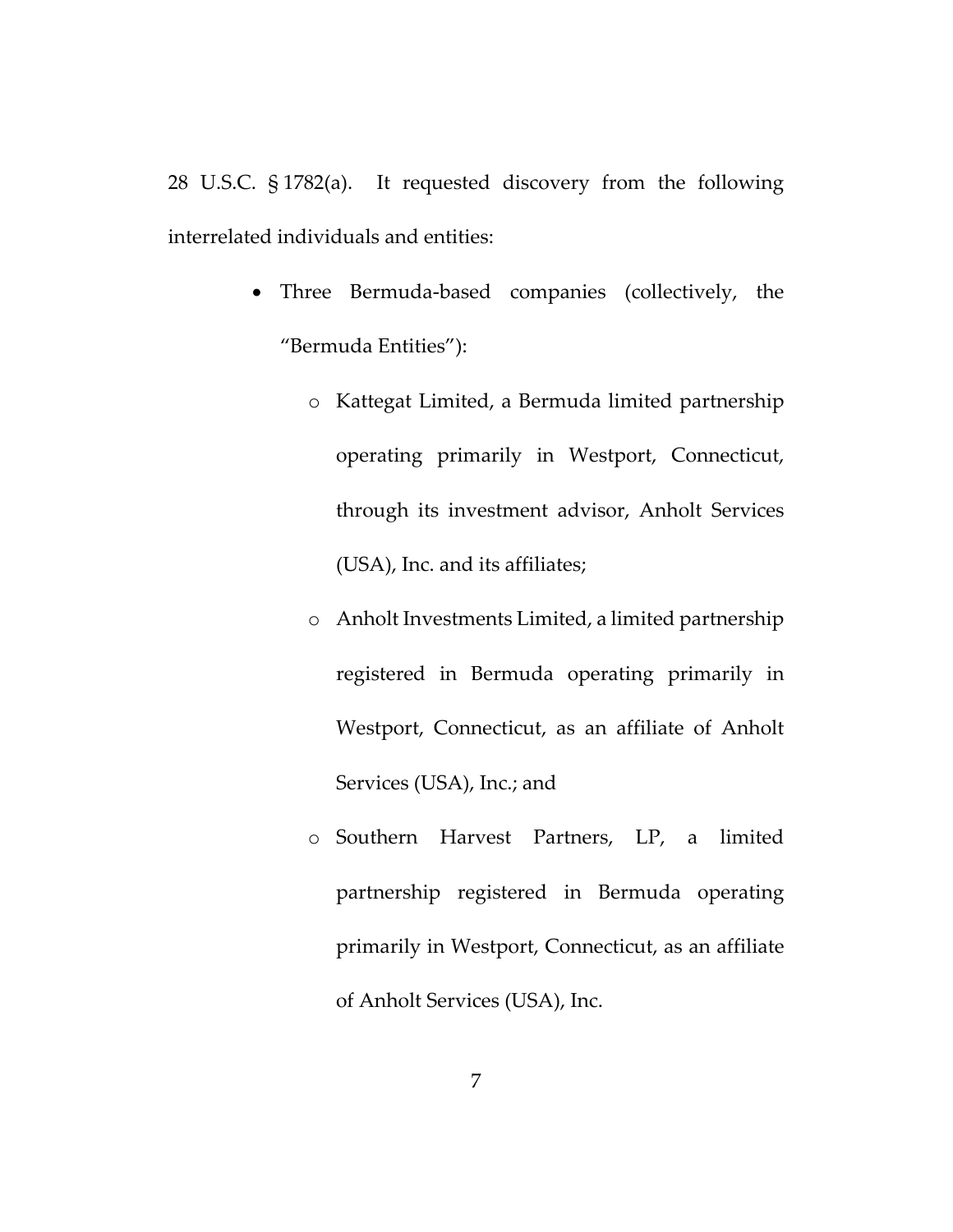- Three U.S.-based companies:
	- o Anholt Services (USA), Inc., a corporation registered in Delaware with its principal place of business in Westport, Connecticut;
	- o Anholt Capital Partners (USA), Inc., a corporation registered in Delaware with its principal place of business in Westport, Connecticut; and
	- o Anholt (USA) LLC, a limited liability company registered in Delaware operating primarily in Westport, Connecticut, as an affiliate of Anholt Services (USA), Inc.
- And two Connecticut residents:
	- o I. Joseph Massoud, managing director of Anholt Services (USA), Inc., who resides in Westport, Connecticut; and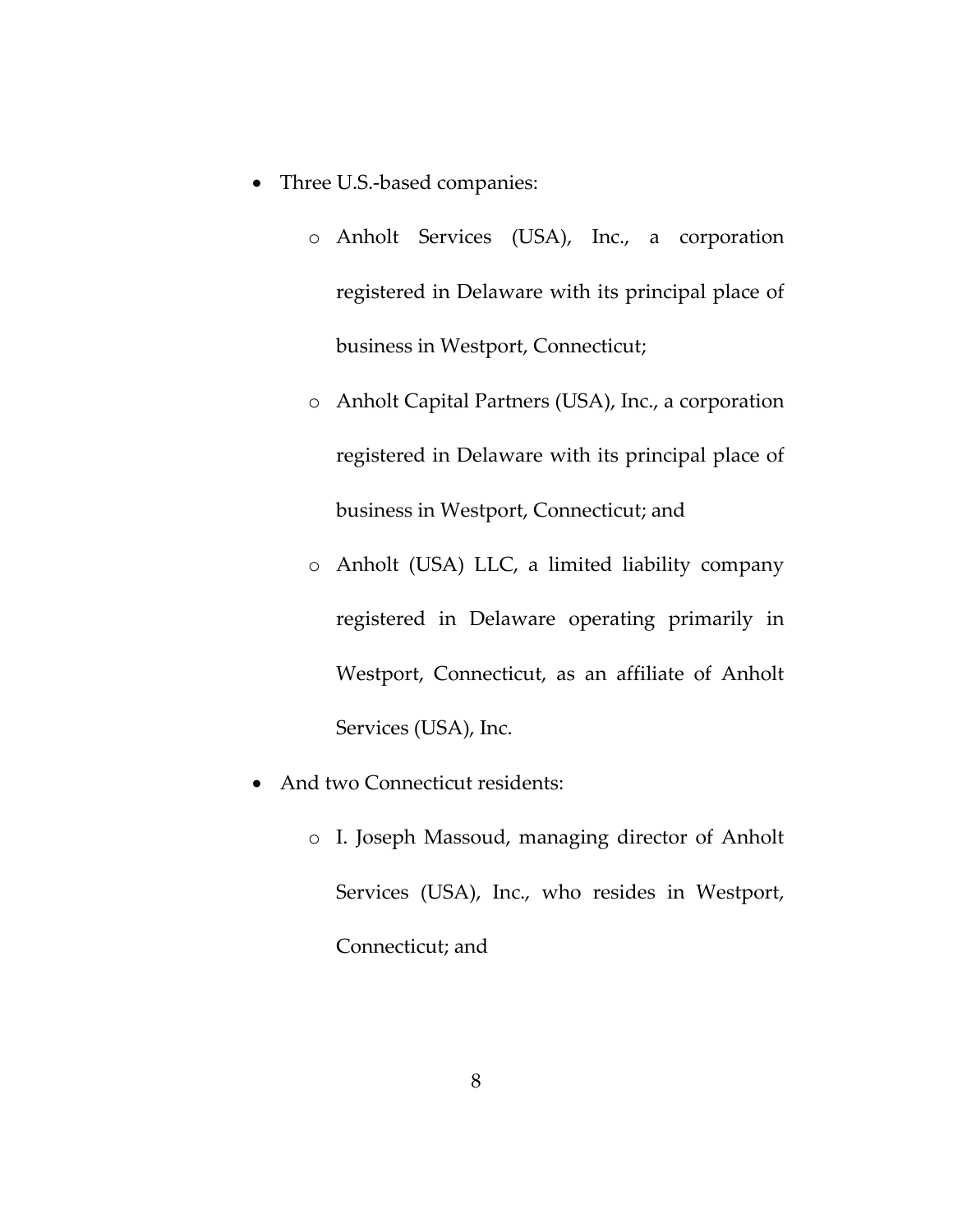o Rudolph Krediet, a resident of Norwalk, Connecticut, who is a partner in Anholt Services (USA), Inc. and who is in charge of managing Southern Harvest Partners, LP .

IJK alleged that Kattegat owns the four "Anholt" entities and operates through them. In turn, the Anholt entities own Southern Harvest.

The district court referred IJK's application to a magistrate judge (Donna F. Martinez, *Magistrate Judge*), who granted the application in full. She reasoned that (1) the target entities and individuals were all "found" in Connecticut; (2) IJK reasonably contemplated filing suit against UOL in the Cayman Islands using the documents it obtained through the request; and (3) IJK was an "interested person" under the statute as a shareholder in UOL. The magistrate judge then balanced the discretionary factors articulated in *Intel Corp. v. Advanced Micro Devices, Inc.*, 542 U.S. 241, 264–65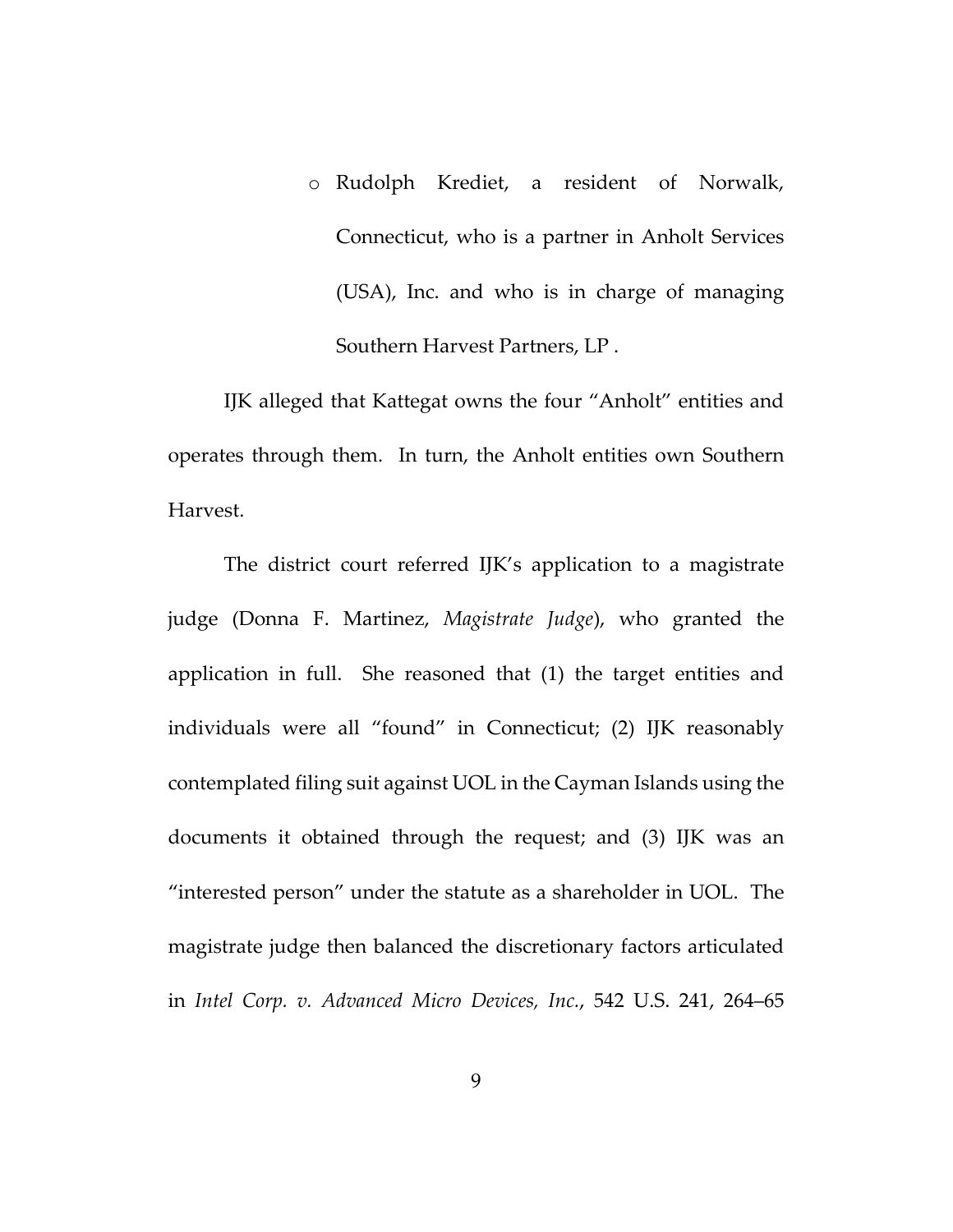(2004), concluding that they weighed in favor of granting IJK's request.

Five targets of IJK's application moved to intervene and to vacate the magistrate judge's order: Anholt Services (USA), Inc.; Anholt Capital Partners (USA), Inc.; Anholt (USA) LLC; I. Joseph Massoud; and Rudolph Krediet (collectively, "Intervenors"). The Intervenors argued that IJK had not established that it met any of the statutory factors under § 1782 and that the balance of the discretionary factors under *Intel* weighed against granting discovery. They also explained that UOL had entered liquidation proceedings in the Cayman Islands. As a result, IJK's application was moot because, under Cayman law, only the court-appointed liquidator could pursue derivative claims on behalf of UOL. Thus, they argued, IJK could no longer assert that the requested discovery was "for use" in a derivative suit on UOL's behalf.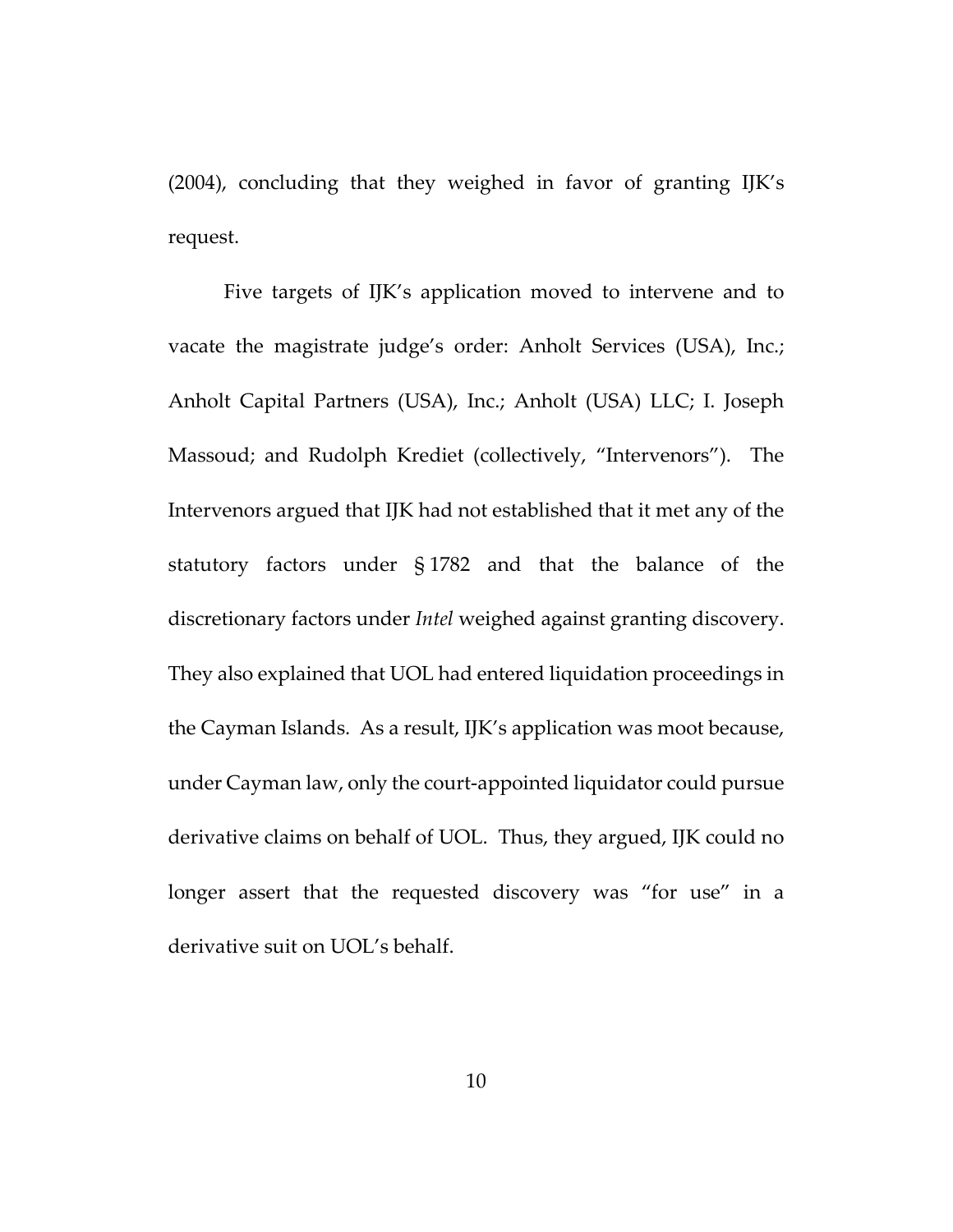IJK responded that the case was not moot because it could provide the requested discovery to the liquidators to persuade them to bring a claim, or it could bring a claim on its own if the liquidators refused. IJK filed a letter from the Cayman Islands liquidators, which explained that, under Cayman law, they are "empowered to investigate the causes of the failure of UOL and the promotion, business, dealings and affairs of the Company and make such reports to the Court as they think fit." Joint App'x at 1342*.* The liquidators reported that they were not financially able to pursue discovery through § 1782 on their own and would "be grateful if the material recovered under any action undertaken by IJK Palm LLC would be available" for their review. *Id.* IJK also argued that it was contemplating bringing a derivative action against PIP's directors in which it could use the requested discovery.

The Intervenors in turn filed a declaration by their Cayman counsel asserting that the ordinary procedure would be for interested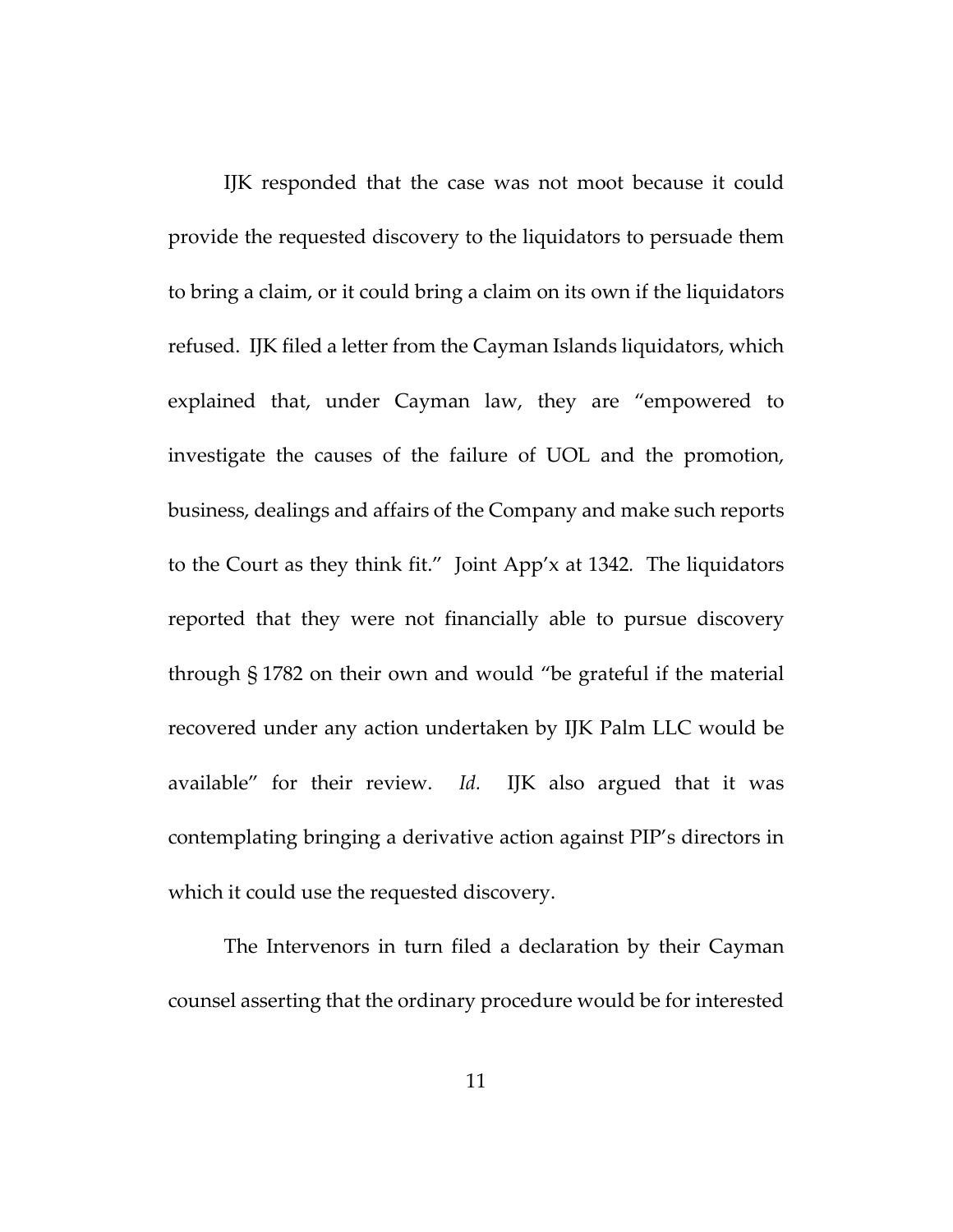parties like IJK to fund the liquidator's derivative suit rather than bringing their own.

The magistrate judge issued a report and recommendation, again recommending that the court grant IJK's application for discovery. She concluded that IJK's suit was "within reasonable contemplation" notwithstanding UOL's liquidation because IJK had pointed to a case from the Cayman Islands Grand Court's Financial Services Division suggesting that shareholders may still bring a derivative suit on behalf of a company in liquidation if the liquidator is unwilling to do so. The magistrate judge explained that the Cayman liquidators had filed a declaration supporting IJK's application for discovery and noting that they lacked the funding to bring such an action independently. Finally, the magistrate judge recommended holding that IJK was an "interested person" under the statute because it was a shareholder in UOL through PIP. With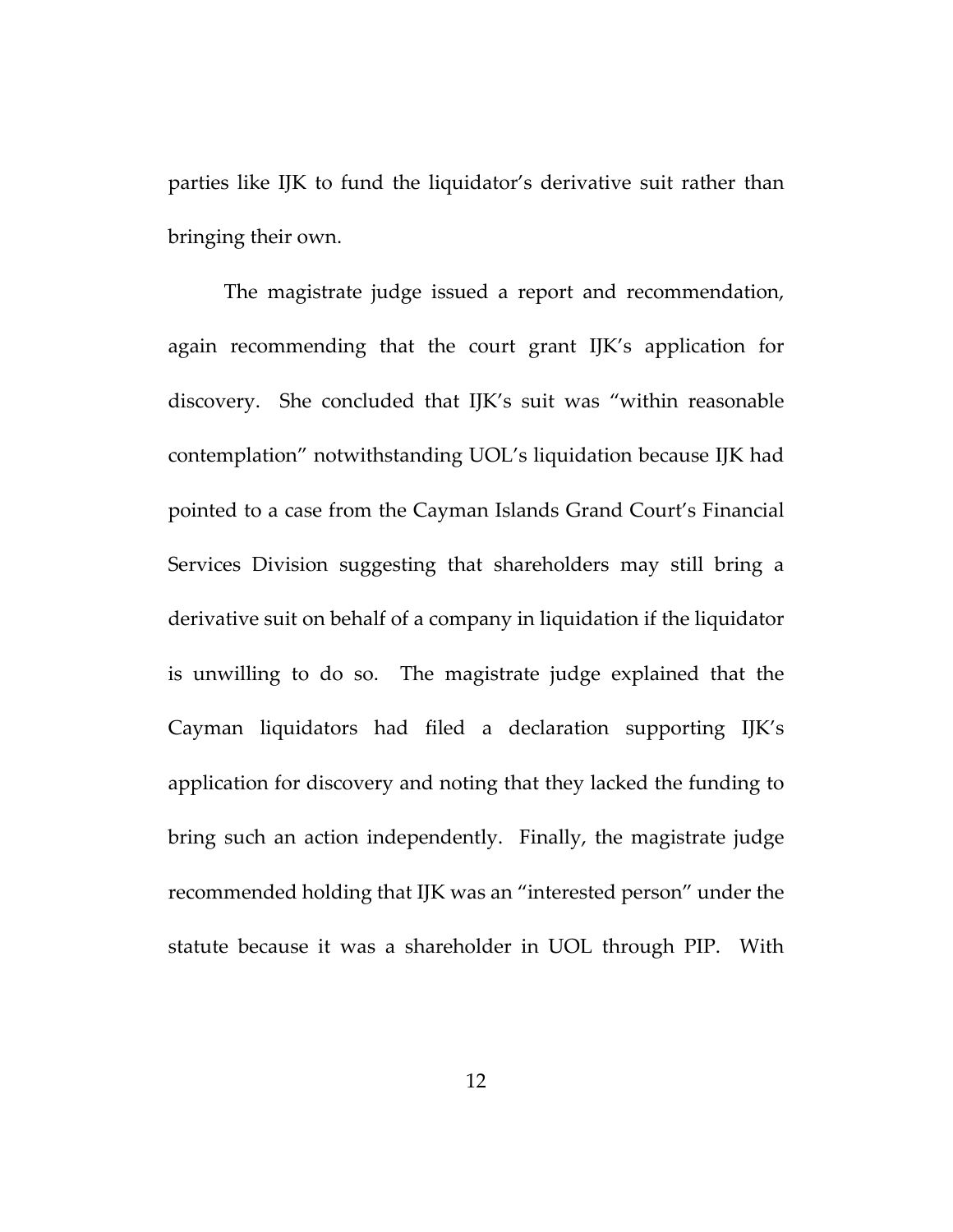respect to the *Intel* factors, the magistrate judge again concluded that the balance tipped in favor of granting IJK's application.

The Intervenors filed objections to the magistrate judge's report and recommendation, but the district court adopted the magistrate judge's recommended ruling over their objections. First, the court explained that IJK was an "interested person" under the statute even if the Cayman suit could be brought only by the liquidator because the record supported that the requested discovery could persuade the liquidator to pursue a derivative claim and because the liquidator had expressed an interest in investigating possible claims. Even if IJK was not an interested person with respect to an action against UOL, it was an interested person with respect to its own potential derivative suit against PIP's directors.

Next, the district court concluded that the Intervenors were all "found" within the district as Connecticut residents or corporations operating primarily in the state. And the court found that the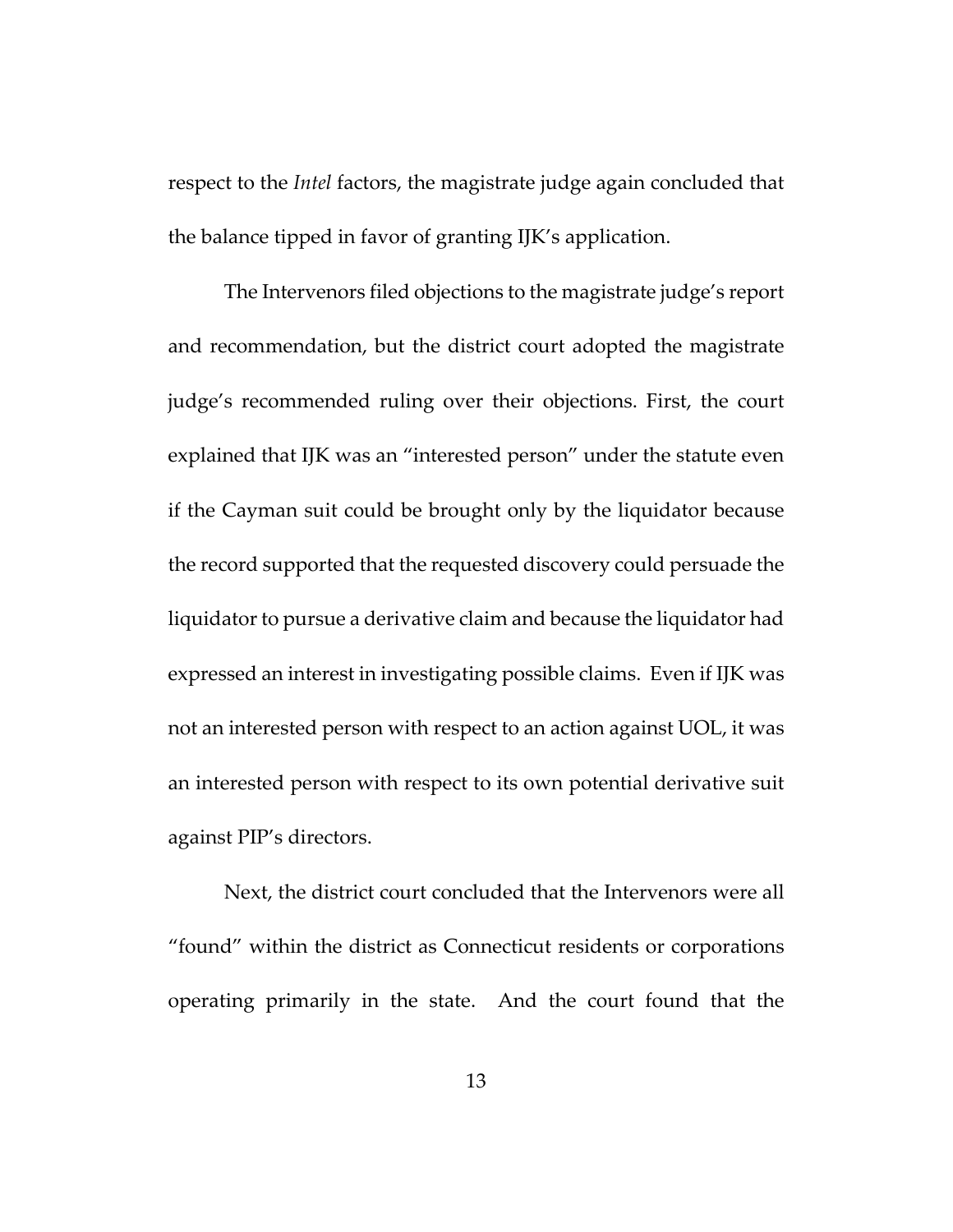Intervenors had not "seriously disputed IJK Palm's allegations that the Bermuda entities are shell corporations operated by Mr. Massoud in Connecticut, such that the exercise of general jurisdiction would be appropriate as to them." Special App'x at 2.

Finally, the court addressed the Intervenor's sole argument with respect to the discretionary *Intel* factors—that IJK's request was an attempt to circumvent Cayman law. The court concluded that IJK had shown its request was necessary to allow it to satisfy the heightened pleading standard that a Cayman court would apply to the actions. As a result, the district court granted IJK's application in full. The Intervenors timely appealed.

#### **II. DISCUSSION**

Section 1782(a) of Title 28 of the United States Code authorizes federal district courts to order discovery in aid of foreign proceedings. The party seeking discovery must establish three statutory prerequisites: (1) the person or entity from whom discovery is sought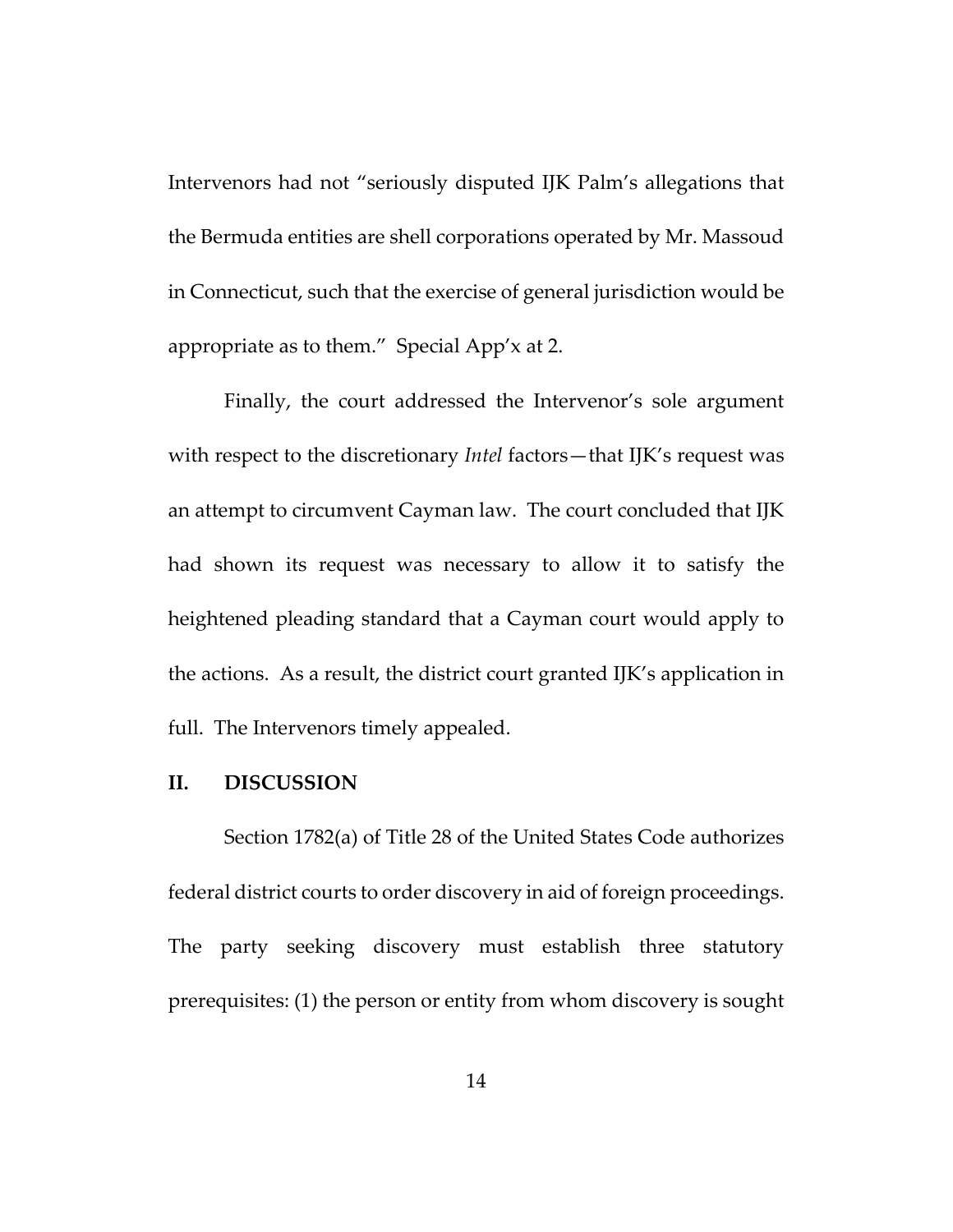"resides" or is "found" in the district where the application is made; (2) the requested material is "for use" in a foreign proceeding; and (3) "the application is made by a foreign or international tribunal or any interested person." *Brandi-Dohrn v. IKB Deutsche Industriebank AG*, 673 F.3d 76, 80 (2d Cir. 2012).

Once a court determines that the statutory prerequisites are met, it is "free to grant discovery in its discretion." *Id.* Courts exercising their discretion must take "into consideration the twin aims of the statute, namely, providing efficient means of assistance to participants in international litigation in our federal courts and encouraging foreign countries by example to provide similar means of assistance to our courts." *Certain Funds, Accts. &/or Inv. Vehicles v. KPMG, L.L.P.*, 798 F.3d 113, 117 (2d Cir. 2015) (internal quotation marks omitted). The Supreme Court has also laid out factors that "bear consideration" by district courts: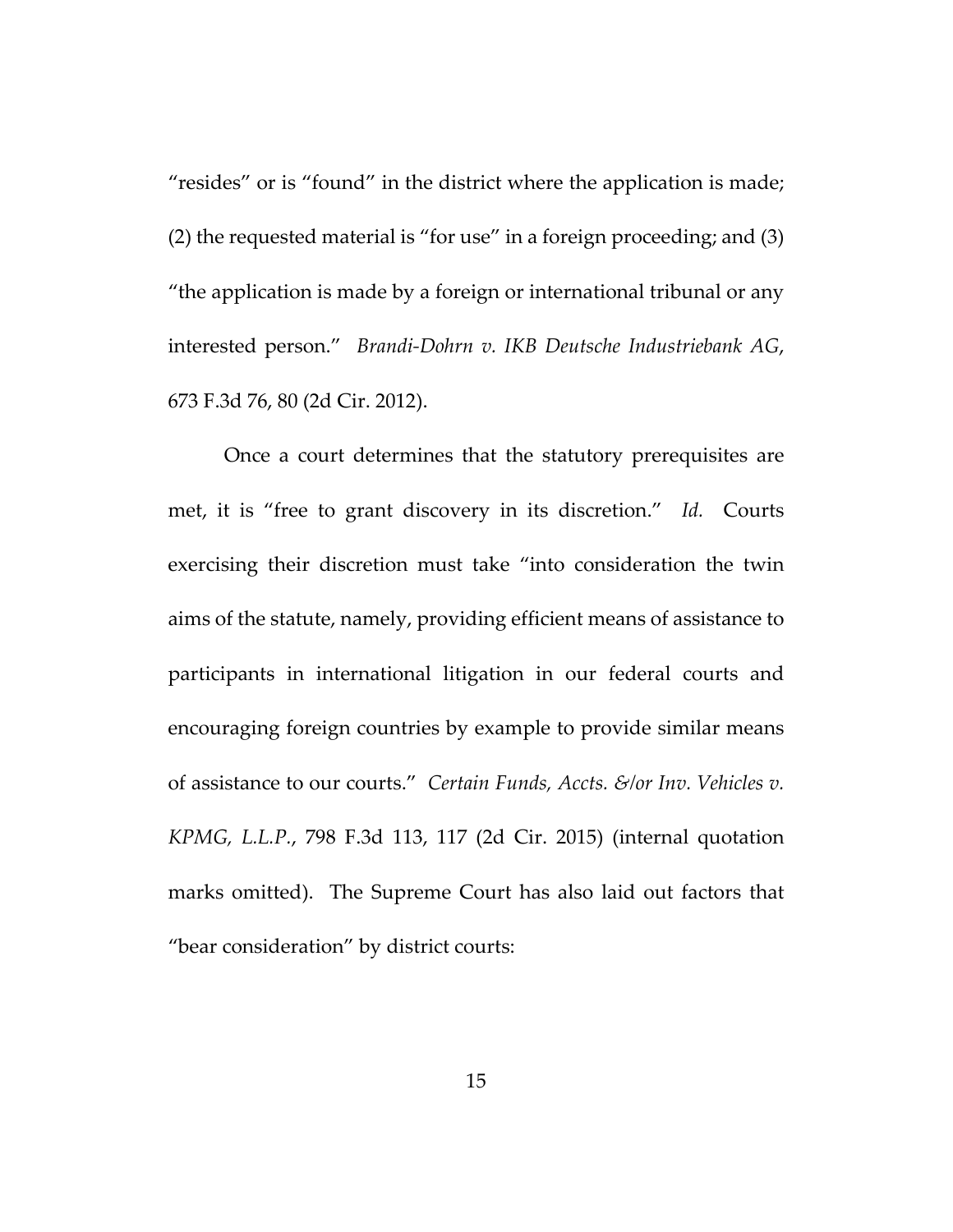- (1) Whether the "person from whom discovery is sought is a participant in the foreign proceeding," in which case "the need for § 1782(a) aid generally is not as apparent" because a foreign tribunal presumably has authority to order discovery on its own;
- (2) "[T]he nature of the foreign tribunal, the character of the proceedings underway abroad, and the receptivity of the foreign government or the court or agency abroad to U.S. federal-court judicial assistance";
- (3) Whether the discovery request "conceals an attempt to circumvent foreign proof-gathering restrictions or other policies of a foreign country or the United States"; and
- (4) Whether the requests are unduly intrusive or burdensome.

*Intel*, 542 U.S. at 264–65.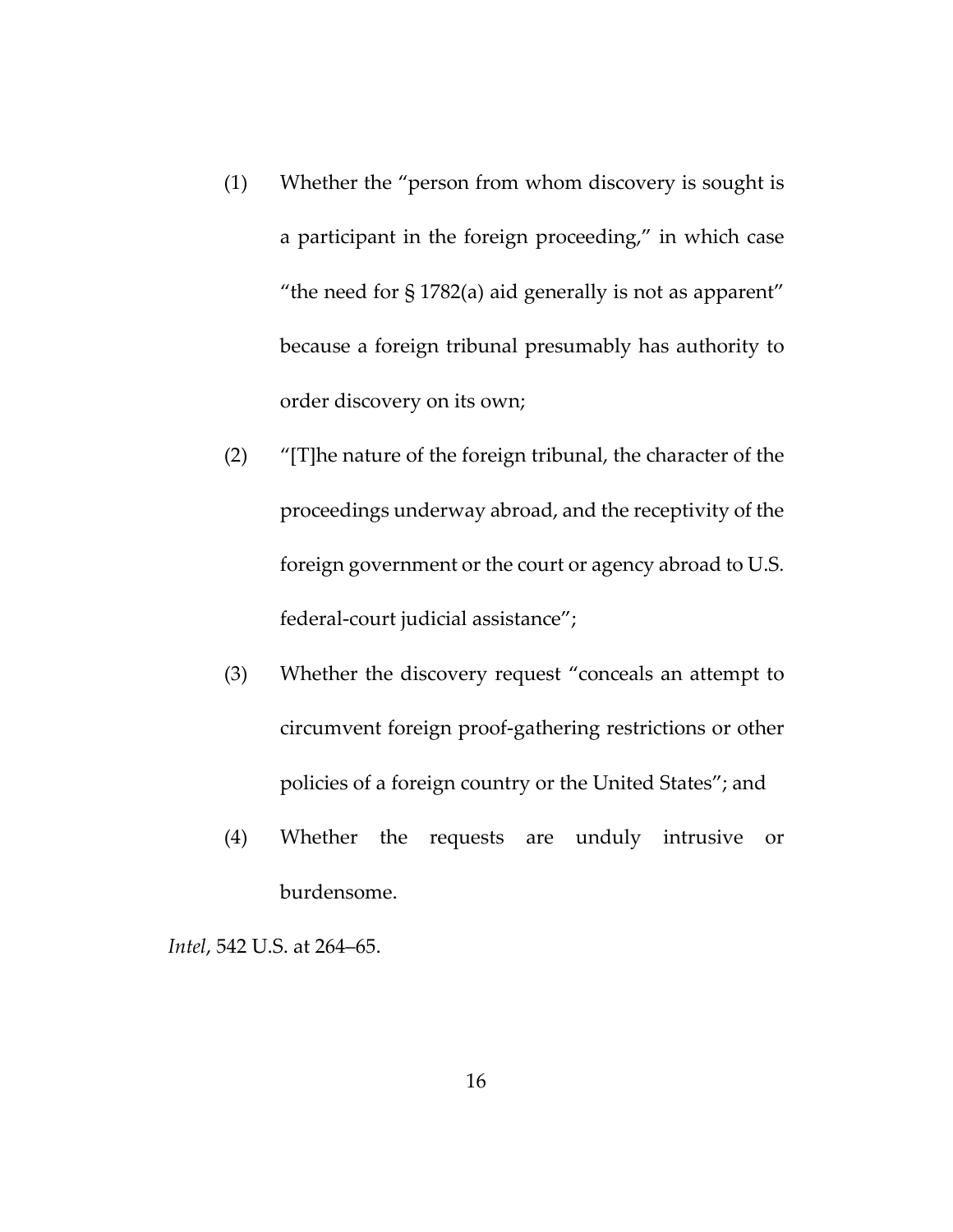Our review of a district court's decision to grant § 1782 discovery involves two inquiries: "whether (1) as a matter of law, the District Court erred in its interpretation of the language of the statute; and (2) if not, whether the District Court's decision to grant discovery on the facts before it was in excess of its discretion." *In re Application for an Ord. Pursuant to 28 U.S.C. 1782 to Conduct Discovery for Use in Foreign Proc.*, 773 F.3d 456, 459 (2d Cir. 2014) (internal quotation marks and alterations omitted). We review the district court's construction of the statute at the first step *de novo*. *See Certain Funds*, 798 F.3d at 117. We review the district court's decision at the second step for abuse of discretion. *In re Application*, 773 F.3d at 459. "A district court is said to 'abuse its discretion' if it bases its ruling on an erroneous view of the law or on a clearly erroneous assessment of the evidence, or rendered a decision that cannot be located within the range of permissible decisions." *Id.* at 459–60 (internal quotation marks and alterations omitted). Because we conclude that IJK has not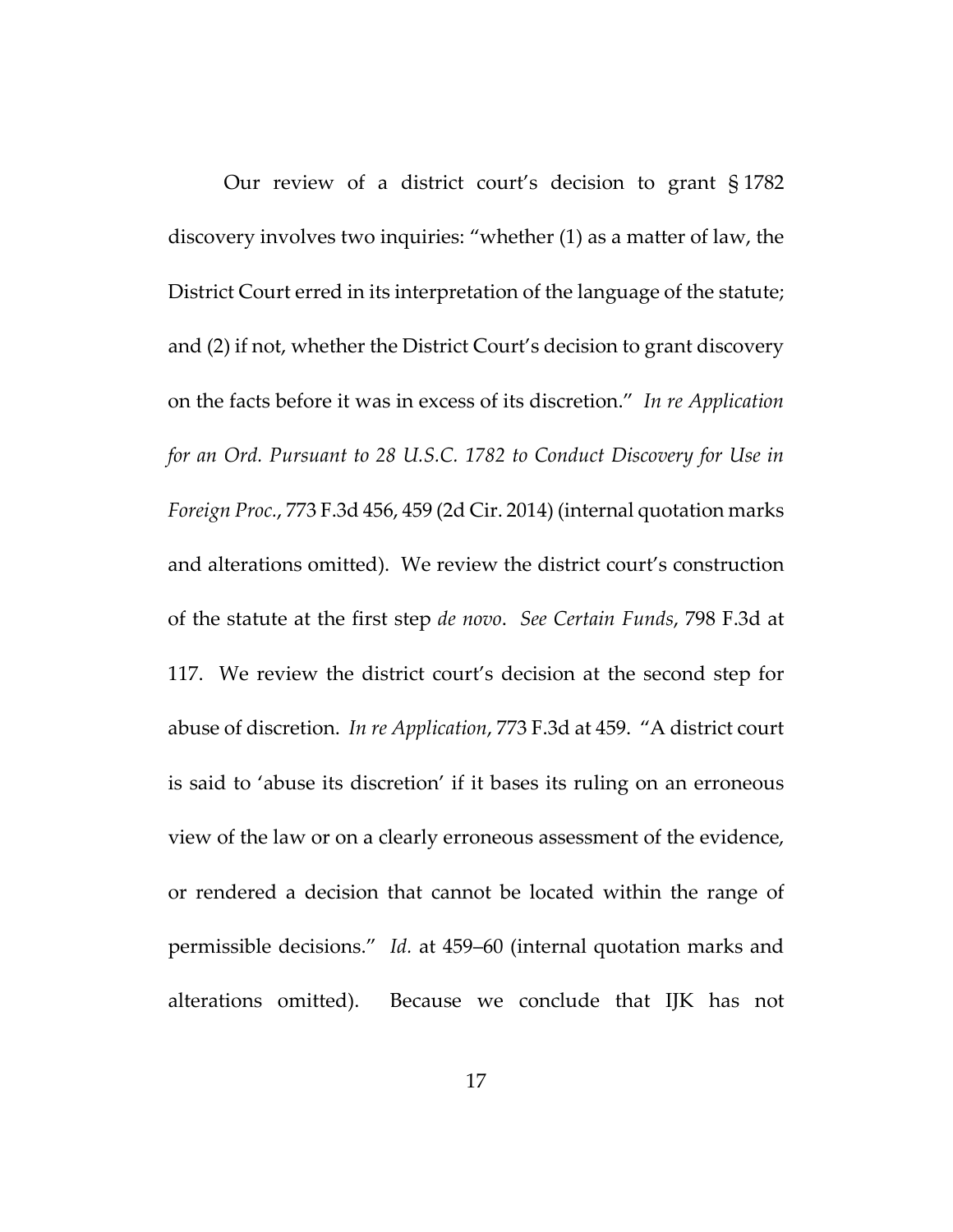established that it is an "interested person" or that the materials it requests are "for use" in a foreign proceeding, we do not address the remaining statutory factor or the district court's discussion of the discretionary factors under *Intel*.

IJK asserts it is an "interested person" and the information it requests is "for use" in three possible foreign proceedings. First, IJK could assist the liquidators in pursuing an action against UOL's CEO and directors.Second, as it asserted in its initial application, IJK could pursue a double-derivative action against UOL's CEO and directors through PIP if the liquidators refuse to file suit. Third, IJK could use the discovery in its own derivative action against a director of PIP. We hold that IJK has not established that it meets the statutory requirements under § 1782 with respect to any of its proposed suits.

### **A. Suits against UOL's CEO and directors**

IJK argues first that it intends to bring suit on behalf of UOL against the company's CEO and directors. The parties agree that, when a company is in liquidation under Cayman law, only the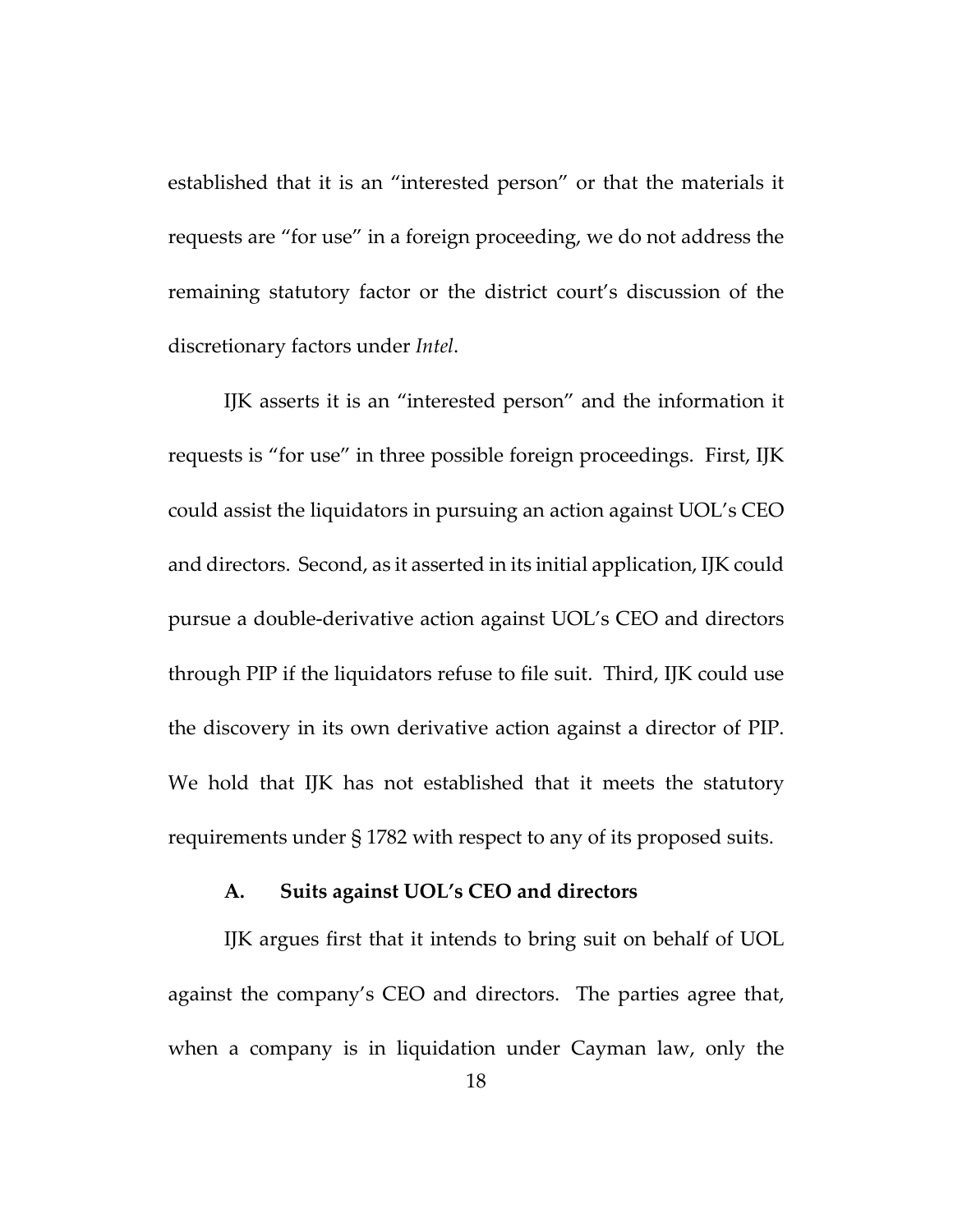liquidators may ordinarily bring suit on behalf of the company in the first instance. IJK argues that Cayman courts recognize an exception to this rule. In the Cayman case, *In re Sphinx* [2014] (2) CILR 131, the Financial Services Division of the Cayman Islands Grand Court explained that, once a company is in liquidation, the "proper plaintiff" is the liquidator, "who should, if willing, sue in the name of the company . . . ." *Id.* at 144. If the liquidator is unwilling, however, "the aggrieved shareholder should sue in the name of the company subject to the approval of the court." *Id.* IJK thus posits two potential paths to suit. First, it could present the information it gains through its § 1782 application to the official liquidators in UOL's Cayman Islands liquidation who could in turn sue UOL's conflicted CEO and directors on behalf of the company. Second, if the liquidators refuse to sue, IJK could bring its own derivative suit on behalf of PIP, which could in turn sue on behalf of UOL. Neither path is sufficiently definite to support IJK's application under § 1782.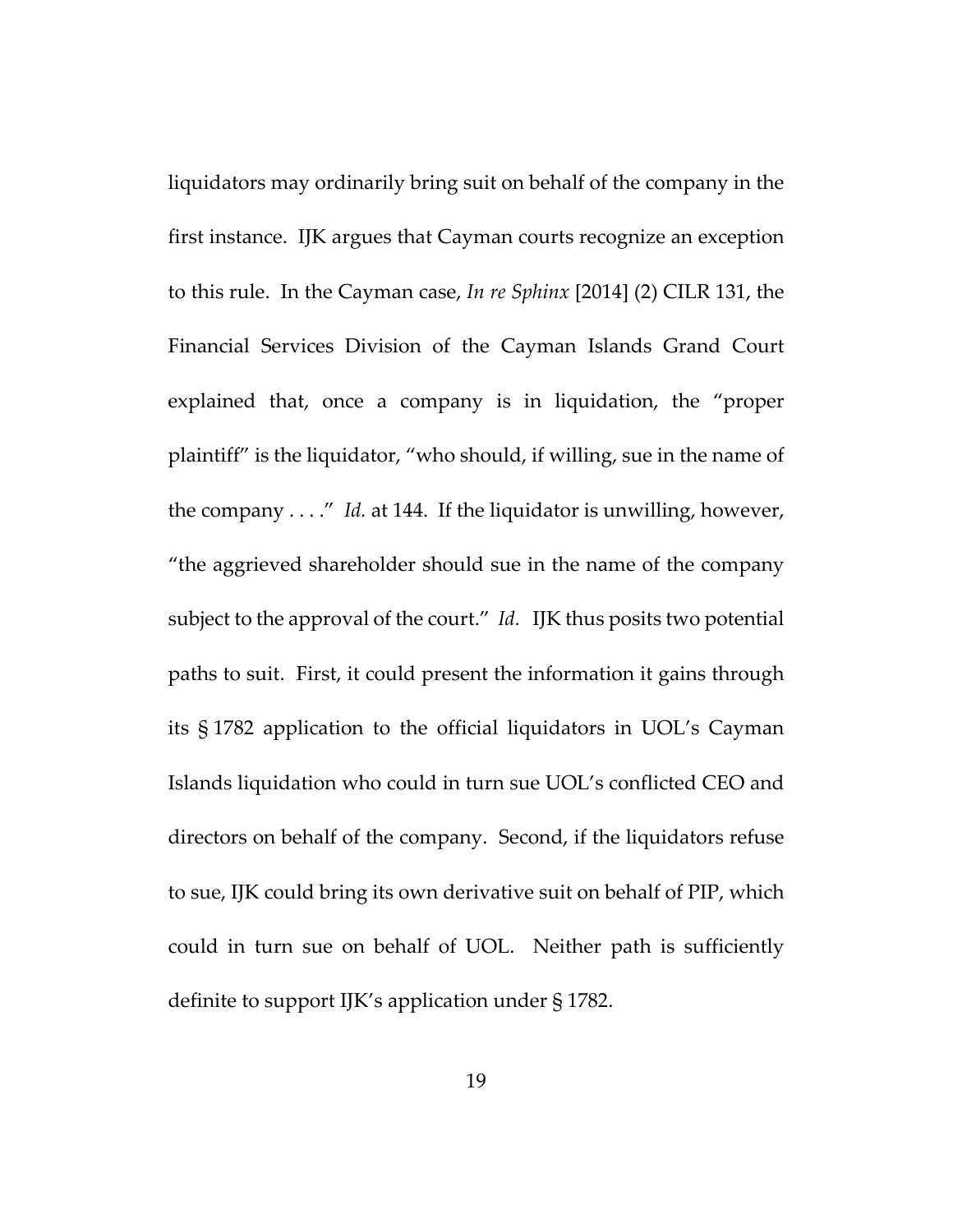### **1. Suit by UOL's liquidators**

IJK has not established that the information it requests is "for use" by the liquidators, or that it would be an "interested person" with respect to such a suit.

Under § 1782, a movant seeking discovery need not show that the "foreign proceeding" on which it relies is pending or even imminent in order to meet the "for use" requirement. *Intel*, 542 U.S. at 258–59. But the proceeding must be "within reasonable contemplation." *Id.* at 259. This requires a petitioner to show "reliable indications of the likelihood that proceedings will be instituted within a reasonable time." *Certain Funds*, 798 F.3d at 123 (citation omitted). While we have not delineated "what precisely an applicant must show to establish such indications . . . [a]t a minimum, a § 1782 applicant must present to the district court some concrete basis from which it can determine that the contemplated proceeding is more than just a twinkle in counsel's eye." *Id.* at 123–24. And "a Section 1782 applicant must establish that [it] has the *practical ability* to inject the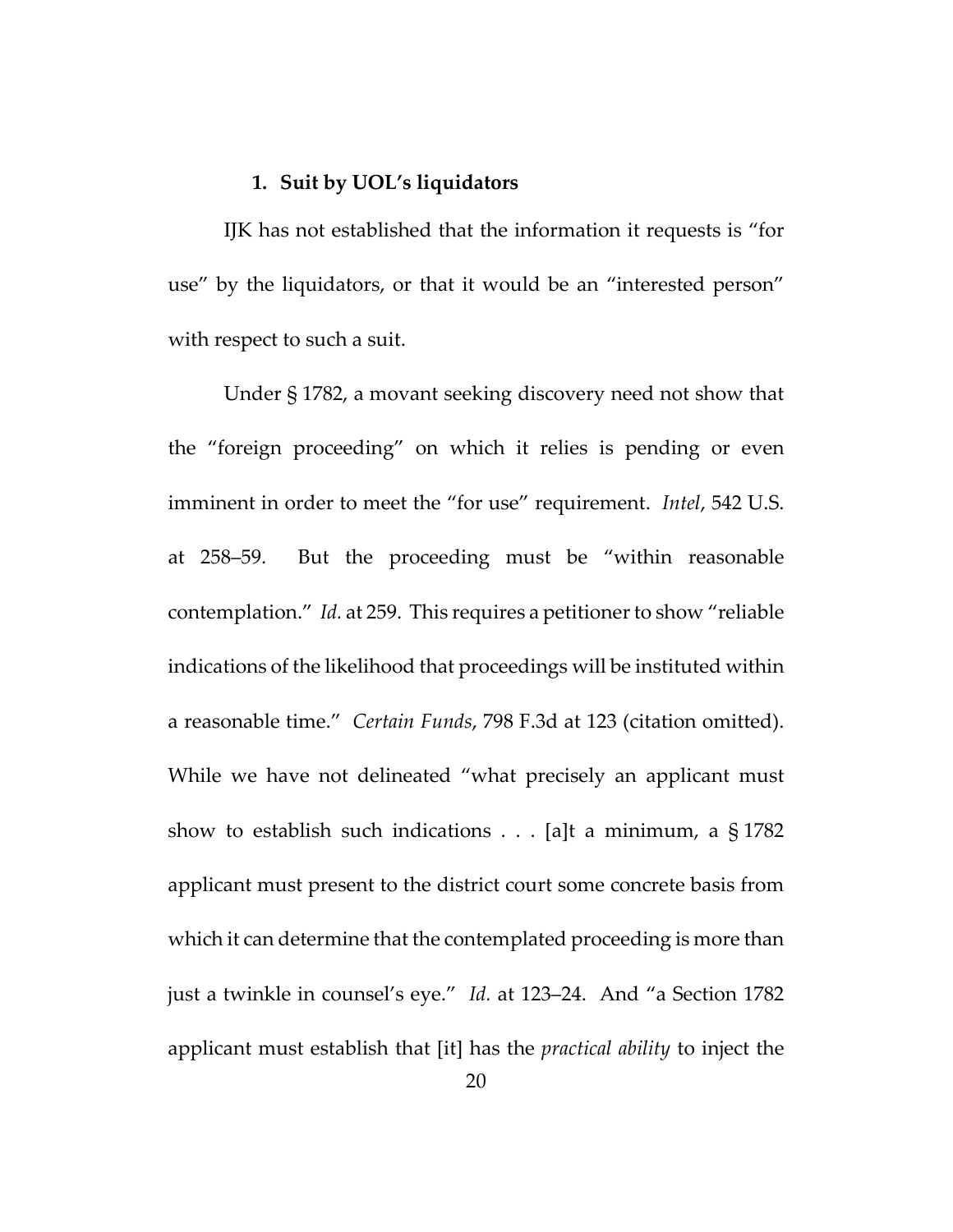requested information into [the] foreign proceeding" that it contemplates. *In re Accent Delight Int'l Ltd.*, 869 F.3d 121, 132 (2d Cir. 2017) (emphasis added).

IJK has failed to establish that the liquidators' lawsuit against UOL's CEO and directors is "within reasonable contemplation." *Intel*, 542 U.S. at 259. IJK filed a letter from the liquidators in the district court, which explained that the liquidators had "no objection" to IJK's application under § 1782. Joint App'x at 1343. The letter also stated that the liquidators could not bring suit themselves "given the impecuniosity of the UOL estate." *Id.* at 1342. Nowhere have the liquidators stated that they have any plan to bring suit in the Cayman Islands. The letter instead suggests that the liquidators would use the requested material in the liquidation proceedings themselves.<sup>[2](#page-20-0)</sup> At

<span id="page-20-0"></span><sup>2</sup> IJK implies that the liquidation proceedings themselves are another avenue by which it might use the material it seeks. But the liquidators filed an application with the Grand Court of the Cayman Islands to end the liquidation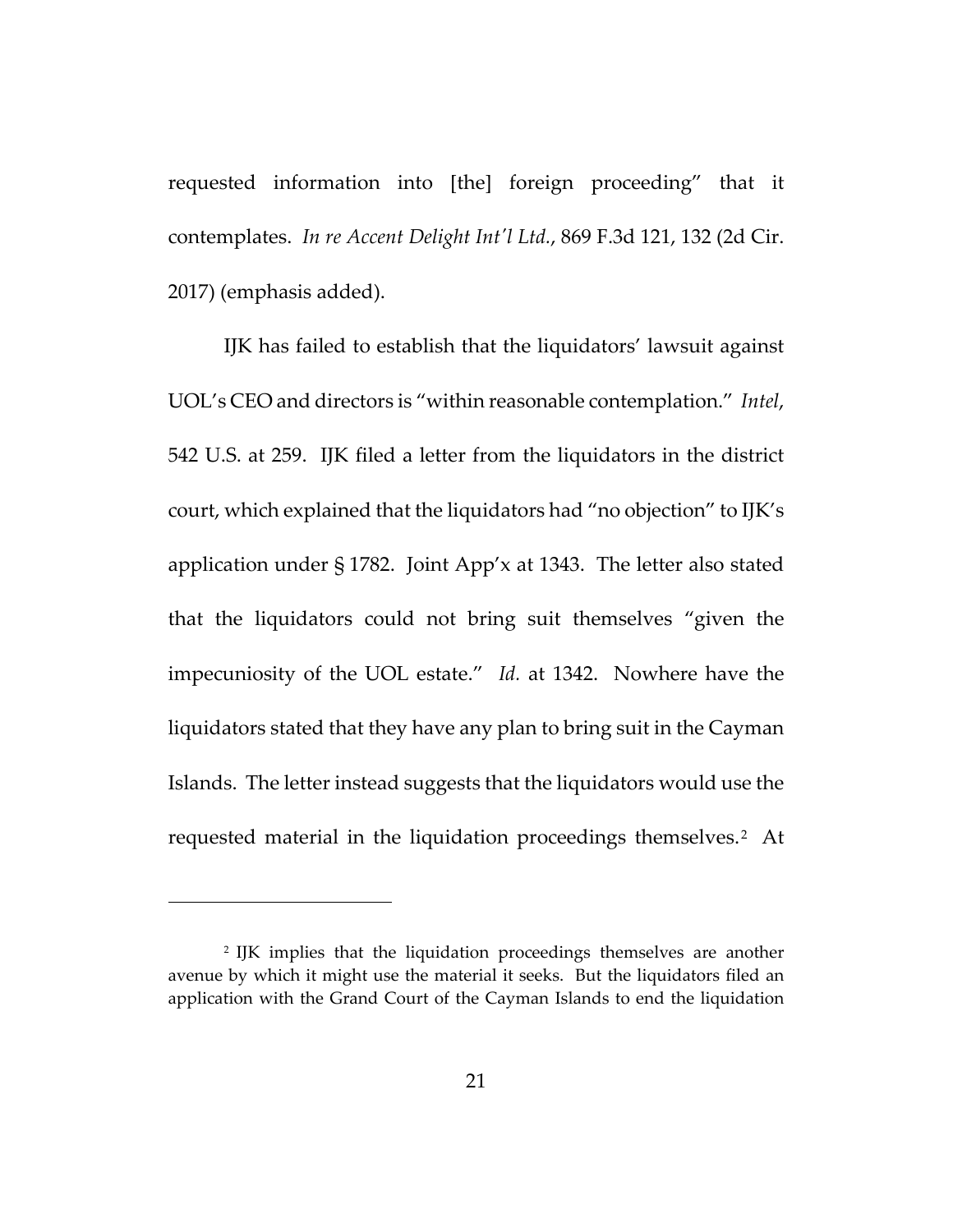most, the liquidators' letter supports an inference that they would *consider* suing on behalf of UOL depending on the contents of the evidence that IJK seeks. But discovery material is not "for use" in a foreign proceeding if it must first be used to persuade a third party to initiate that proceeding. *See Certain Funds*, 798 F.3d at 121 ("Even assuming that the Funds have the ability to submit information to the Delegate, who can then decide whether or not to use that information, that does not establish that the information is 'for use' in a foreign proceeding; it establishes, at best, that the Funds can furnish information *in the hope* that it might be used.").

IJK urges that its situation is analogous to the movant in *Intel*, 542 U.S. at 246. There, the movant sought discovery under § 1782 of material that it planned to present to the Directorate-General for

proceedings by dissolving UOL, which they withdrew only at IJK's request. Thus, it is not clear what, if any, additional liquidation proceedings have yet to occur beyond the potential suit against UOL's directors that IJK hopes the liquidators will bring.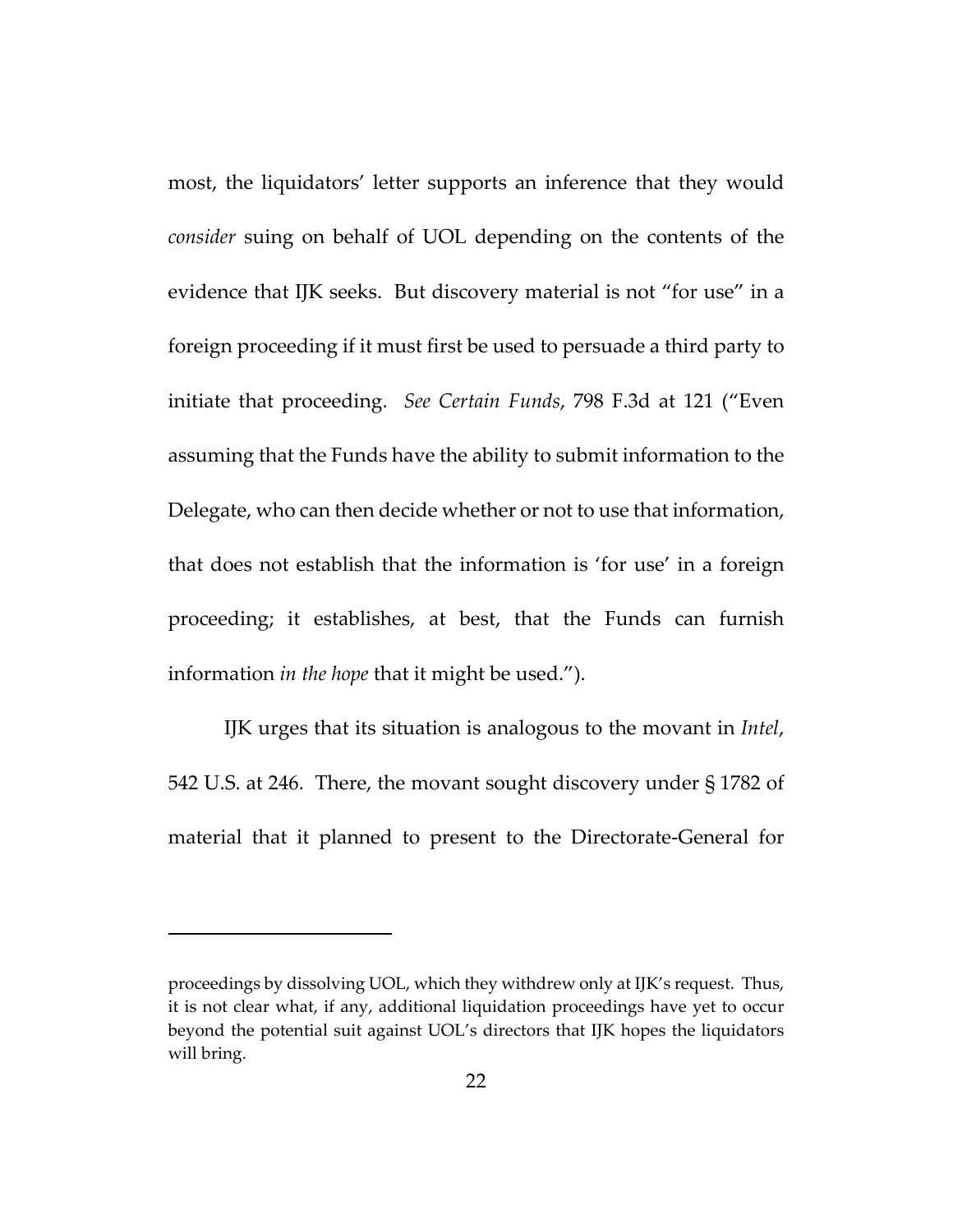Competition (DG-Competition) of the Commission of the European Communities (European Commission). *Id*. The DG-Competition enforces European competition laws on behalf of the European Commission. *Id.* at 254. When it receives a complaint, it is responsible for conducting a preliminary investigation and making a recommendation about whether to pursue the complaint further. *Id.* The European Commission's final decision is subject to judicial review. *Id*. The question then arose whether the European Commission was a "tribunal" within the meaning of the statute. *Id.* at 257. The Supreme Court held that it was, explaining that § 1782 "authorizes . . . a federal district court to provide assistance to a complainant in a European Commission proceeding that leads to a dispositive ruling, *i.e.*, a final administrative action both responsive to the complaint and reviewable in court." *Id.* at 255.

IJK argues that, like the movant in *Intel*, it seeks discovery that it intends to submit to the liquidators, who may in turn sue UOL's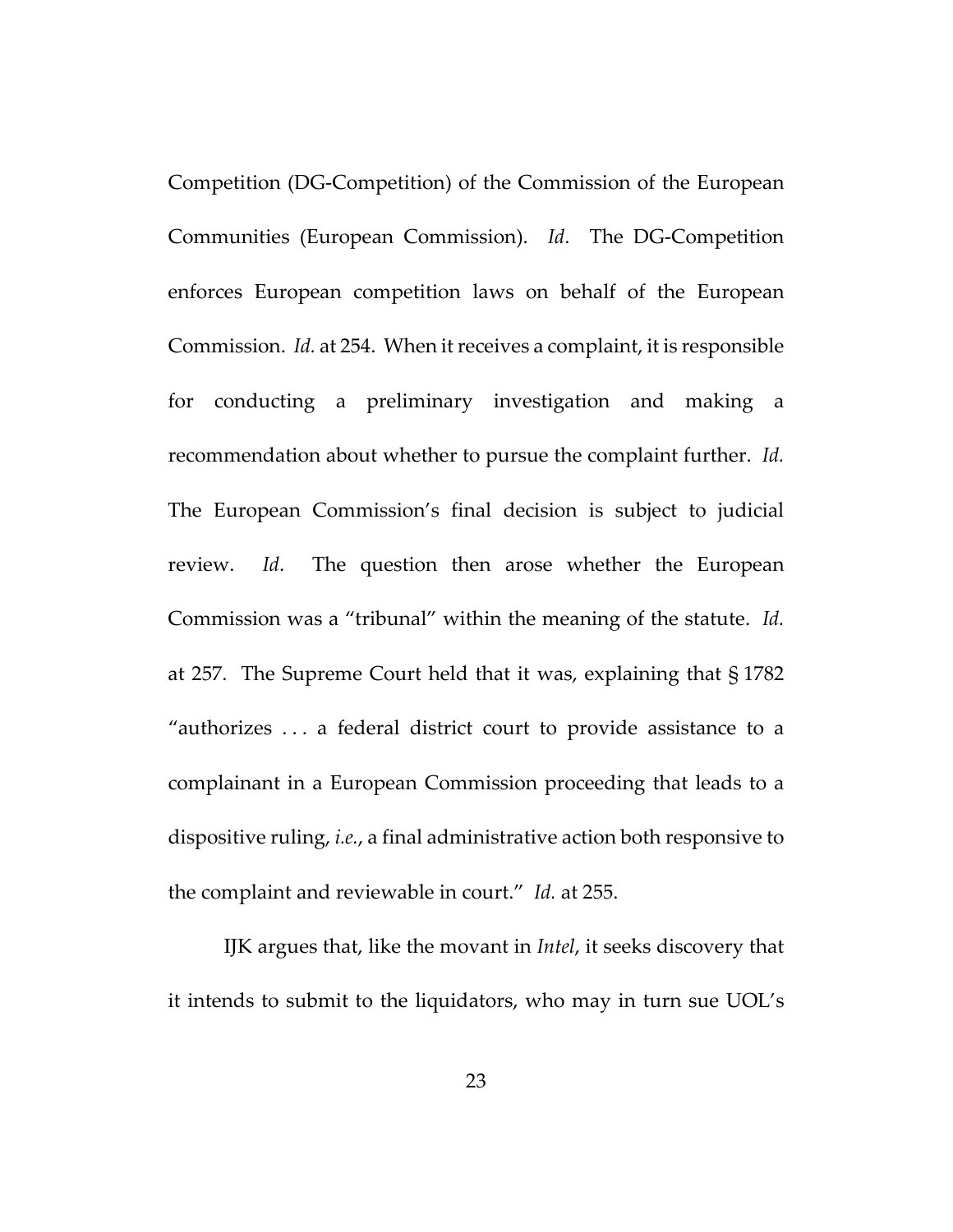CEO and directors. But the liquidators in this case are far different from the DG-Competition in *Intel*. In *Intel*, the movant's complaint to the DG-Competition triggered an investigation and recommendation to the European Commission. *Id.* at 255. The Supreme Court held that that process itself comprised a "foreign proceeding" within the meaning of § 1782. *Id.* at 258. Here, no "proceeding" would begin if IJK presented materials to the liquidators. The "proceeding" on which IJK relies is the potential action that the liquidators would have discretion to file in a Cayman court. The mere opportunity to present material to a party to a potential future lawsuit does not satisfy the requirement of § 1782 that the material be "for use" in a foreign proceeding. Accordingly, IJK has not carried its burden to show that the material it requests is "for use" in a hypothetical suit brought by the liquidators.

Even if IJK could satisfy the "for use" requirement through the liquidator's potential suit, it has not established that it would be an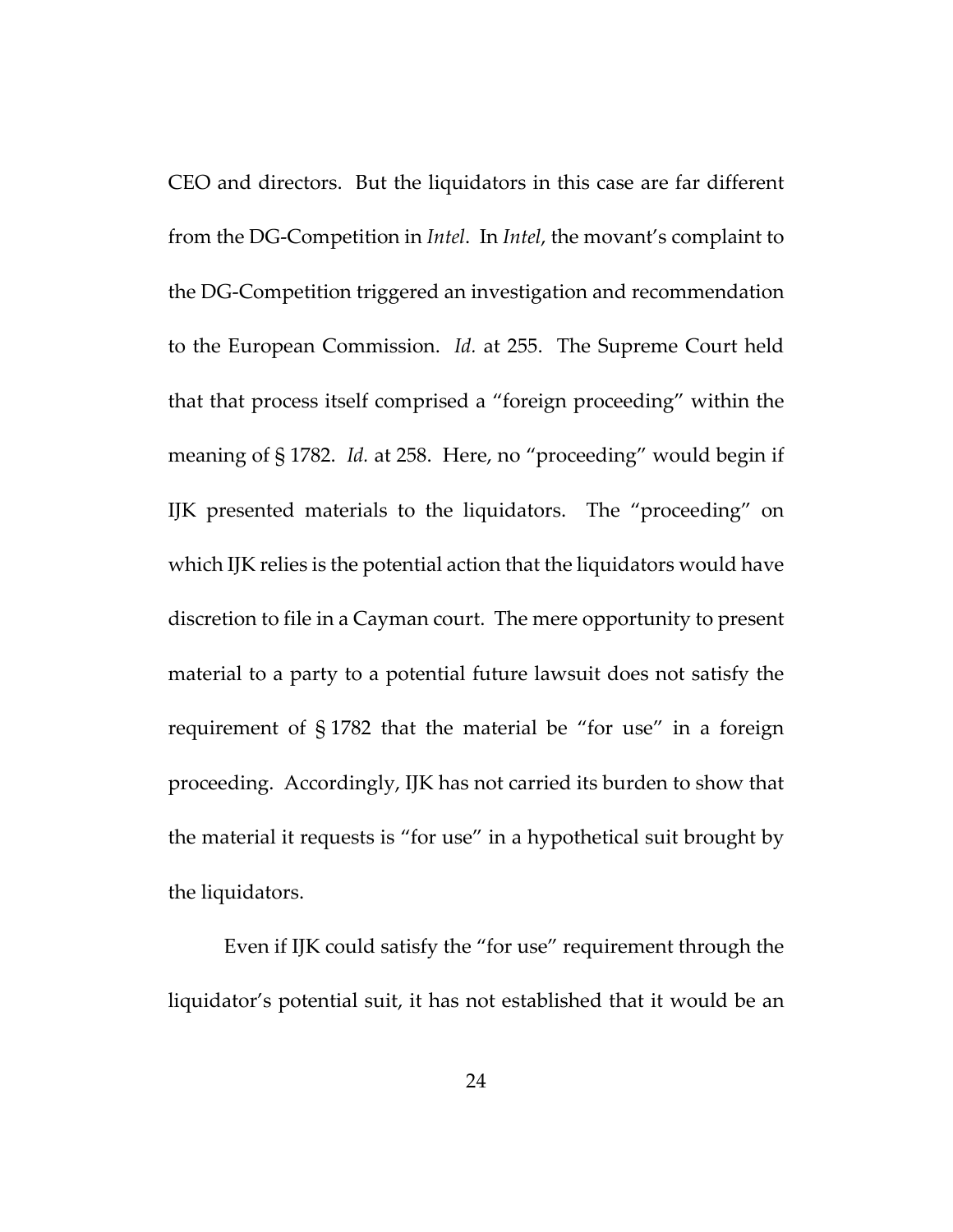"interested person" with respect to that suit. "The text of  $\S 1782(a)$ , 'upon the application of any interested person,' plainly reaches beyond the universe of persons designated 'litigant.'" *Intel*, 542 U.S. at 256. But we have explained that "*financial* interest in the outcome of the foreign proceedings alone" is insufficient "to confer 'interested person' status under the statute." *Certain Funds*, 798 F.3d at 119. And the ability "to pass on information to parties in a proceeding, without more, cannot confer 'interested person' status." *Id.* at 120. On the other hand, when a person has "an established *right* to provide evidence and have the party [to the foreign proceeding] consider it . . . or a recognized relationship, such as that of an agent and principal, [that] may be sufficient to make an otherwise stranger to the proceeding an 'interested person.'" *Id.* (internal citation and quotation marks omitted).

IJK argues that it is an "interested person" under the statute because it has a "'mechanism' through which [it] could provide the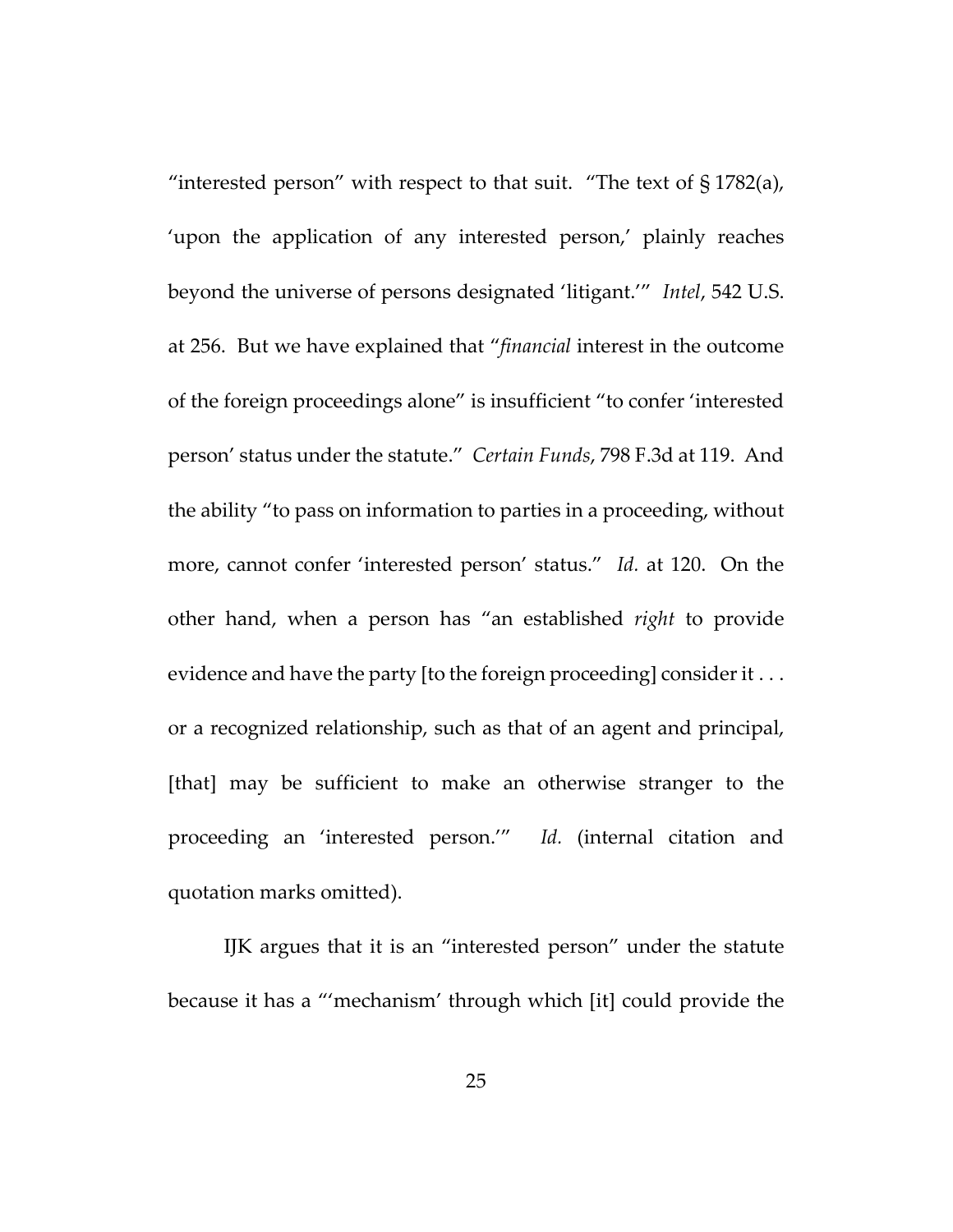discovery to the liquidators." IJK Br. at 45. Again, though, the opportunity to present evidence to a party to a potential lawsuit does not render a movant under § 1782 an "interested party." The liquidators' letter states that they are "empowered"—not required to "investigate the causes of the failure of UOL . . . and make such reports to the Court as they think fit." Joint App'x at 1342. And they state that they would be "grateful if the material recovered . . . by IJK . . . would be available for [their] review." *Id.* The liquidators have not provided IJK with any assurance that they will act on any information that they receive. By contrast, in *Intel*, the movant was an "interested person" because its complaint triggered a mandatory, formal process beginning with an investigation by the DG-Competition and culminating in a judicial review of the European Commission's final action. *Intel*, 542 U.S. at 254–56. The complainant was vested with "significant procedural rights," including the right to submit information to the DG-Competition and to "seek judicial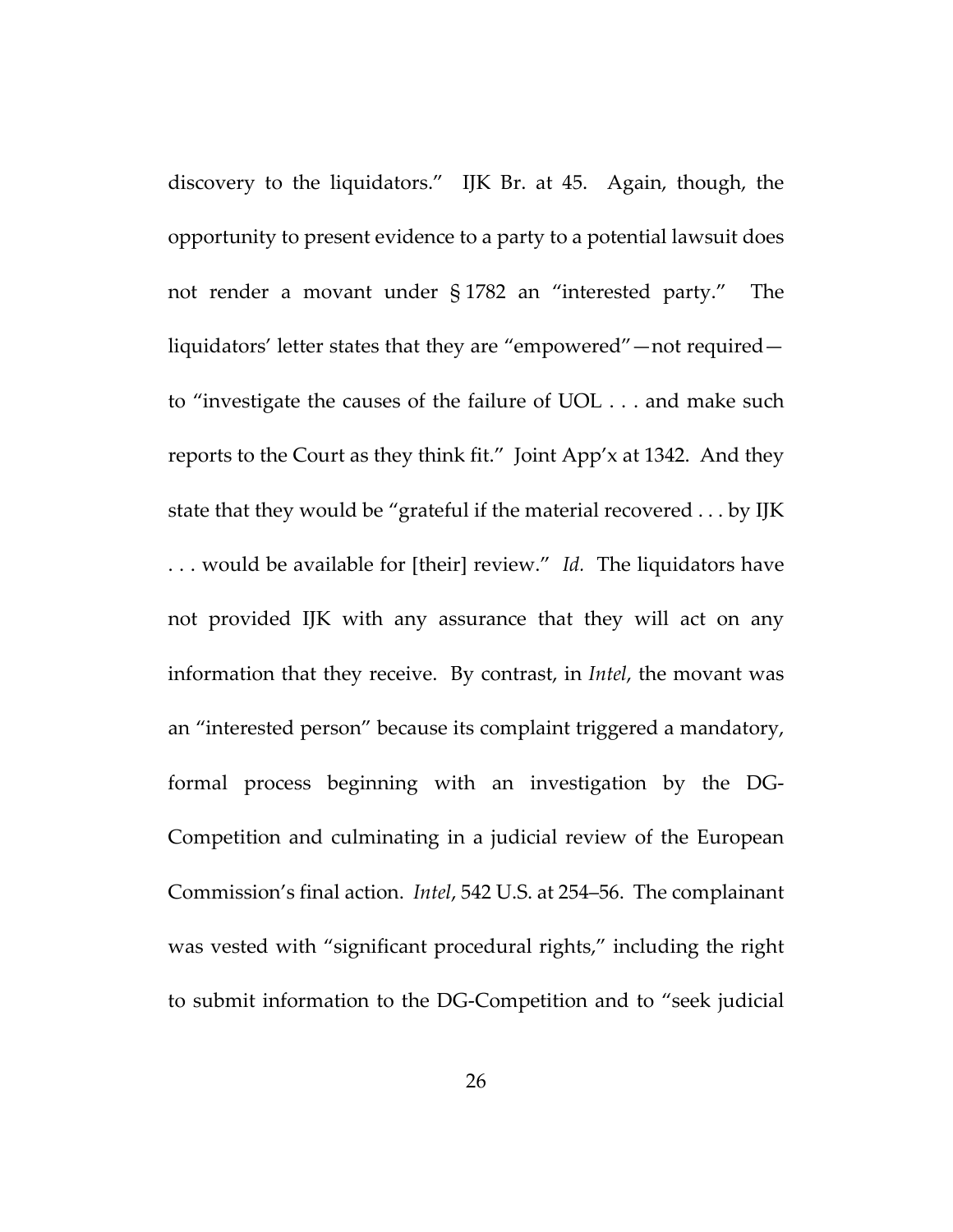review of the Commission's disposition of a complaint." *Id.* at 255. Here, the liquidators' general indication of interest in the material that IJK might obtain is not sufficient to render IJK an "interested person" with respect to the suit that it hopes the liquidators will decide to bring.

### **2. IJK's double-derivative suit**

IJK next argues that it may use the material it obtains through its § 1782 request in a suit it could bring on behalf of PIP, which would in turn sue UOL's CEO and directors on behalf of that company.

It is undisputed that IJK would be an "interested person" with respect to this hypothetical suit. Indeed, there is "[n]o doubt litigants are included among, and may be the most common example of, the interested persons who may invoke § 1782." *Intel*, 542 U.S. at 256 (quotation marks and alterations omitted). IJK's theory falters, however, because it has not established that it has a sufficiently definite path to bring its proposed double-derivative suit. As a result,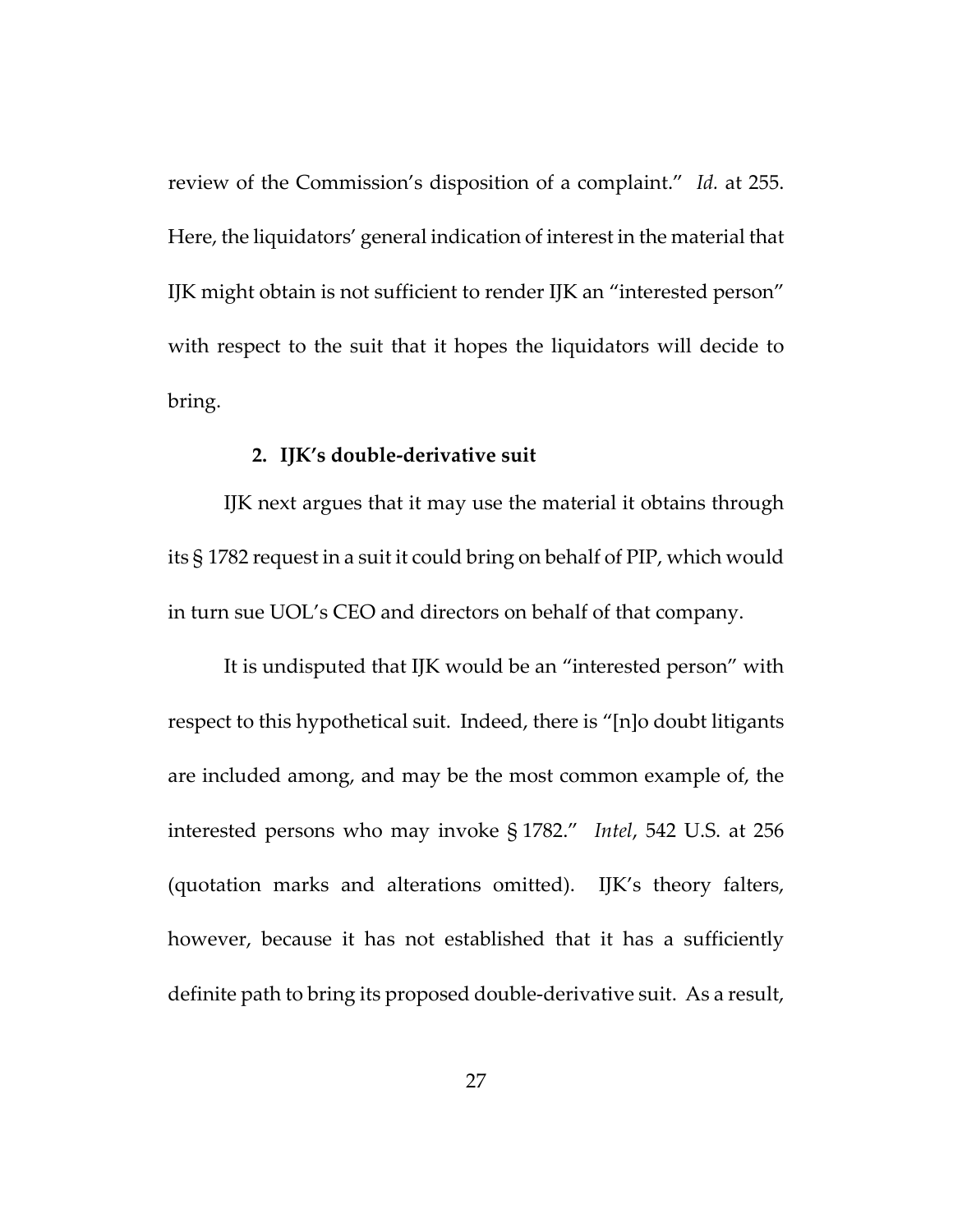it cannot show that the requested discovery is "for use" in a foreign proceeding.

Both parties acknowledge that the Cayman decision in *Sphinx* illustrates that, when a company is in liquidation, the "proper plaintiff" in a suit on behalf of the company is the court-appointed liquidator. [2014] (2) CILR 144. If the liquidator refuses to sue, then an "aggrieved shareholder" may instead sue in the name of the company with approval of the court. *Id.* Therein lie two problems for IJK.

First, *Sphinx* makes clear that the liquidators are the appropriate plaintiffs to pursue claims on behalf of a company in liquidation in the first instance. In their letter, the liquidators take no position on the possibility of pursuing a claim against UOL's CEO and directors. They state only that they are unable to pursue their own action for discovery under § 1782 due to "the impecuniosity of the UOL estate." Joint App'x at 1342. As discussed above, IJK would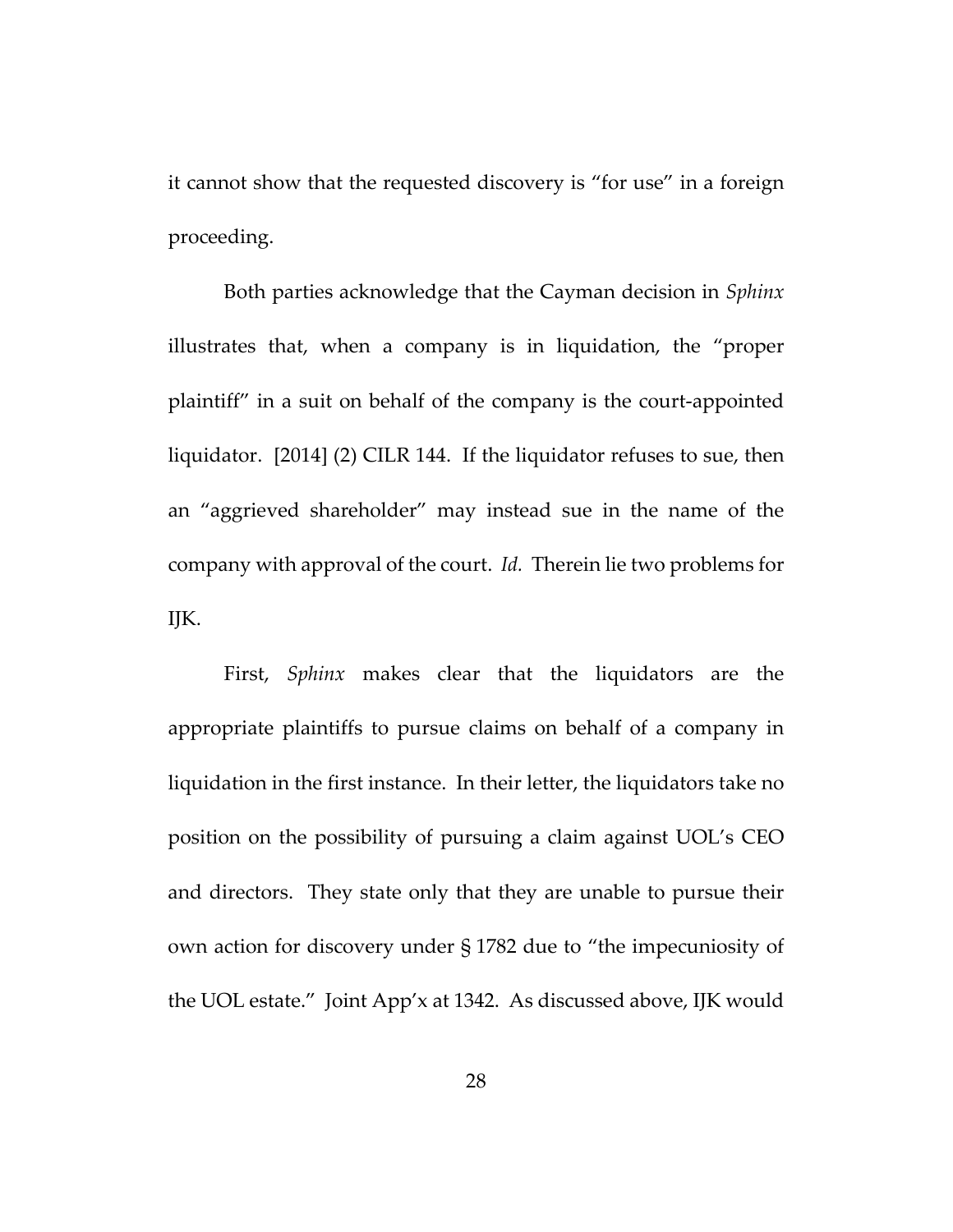not be an "interested party" with respect to the liquidators' potential suit. If the liquidators decide to sue, IJK has identified no formal mechanism by which it could inject the material it seeks into that proceeding. Thus, IJK's ability to use the material it seeks is contingent on the liquidators' deciding *not* to sue on their own. IJK has not provided a sufficient basis to evaluate the likelihood of that eventuality.

Second, *Sphinx* identifies substantial steps that IJK would have to take before it could bring its proposed suit. Even if the liquidators declined to pursue an action on their own, IJK would need to seek leave of the Cayman court to proceed once the liquidators refused. IJK's chances of success in that endeavor are uncertain at best. As the Intervenors point out, the *Sphinx* court considered only a derivative action, not the type of double-derivative suit that IJK proposes.

In sum, there are significant procedural hurdles that IJK would have to clear before bringing its suit against UOL's CEO and directors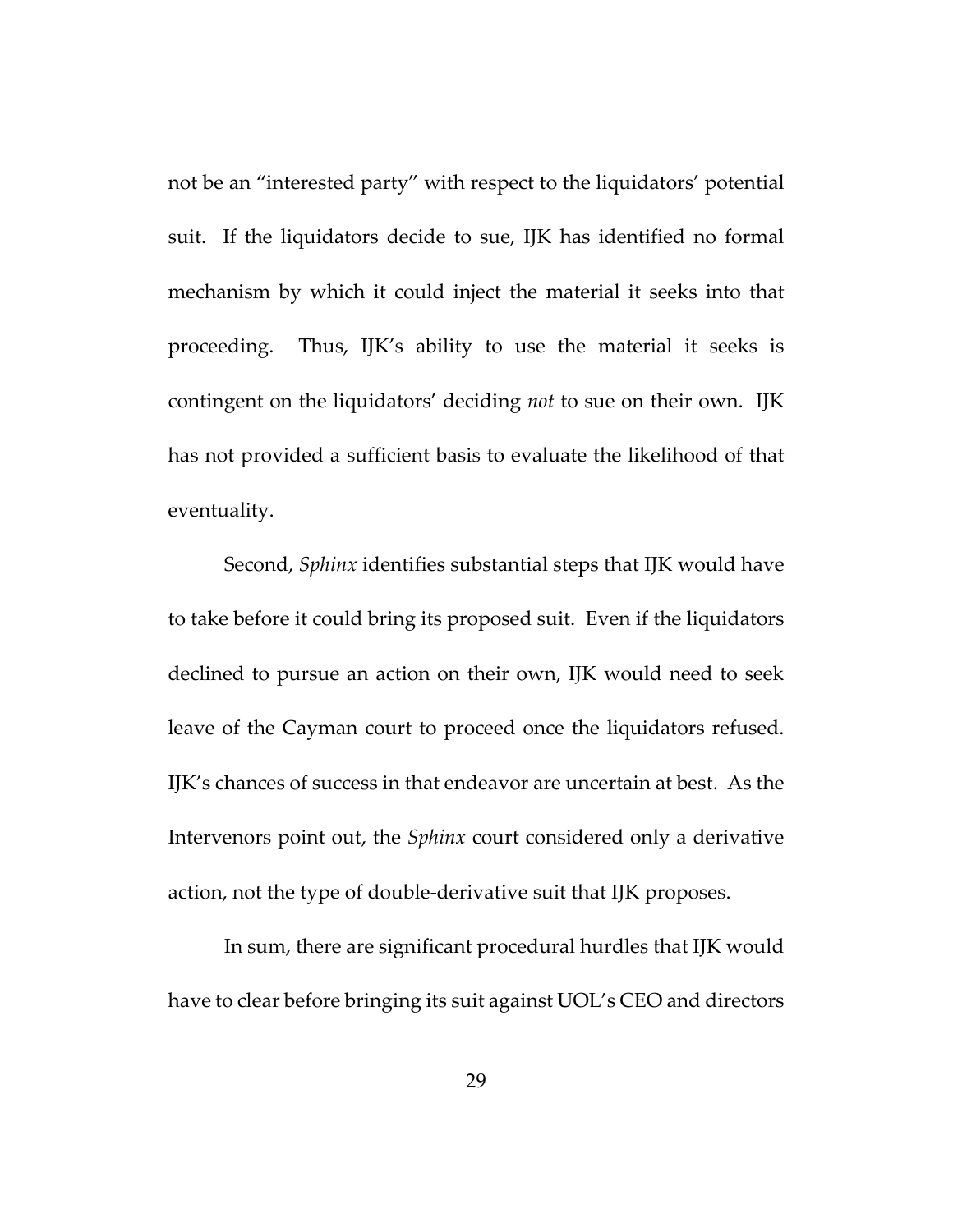in the Cayman Islands. Where a movant seeks discovery for a suit that has not yet been filed, it must "provide sufficiently reliable indications of the likelihood that proceedings will be instituted within a reasonable time." *Mangouras v. Squire Patton Boggs*, 980 F.3d 88, 101 (2d Cir. 2020) (internal quotation marks omitted). Thus, if a movant's ability to initiate a proceeding depends on some intervening event or decision, it must provide an objective basis on which to conclude that the event will occur or the requisite decision will be favorable. Here, IJK has not provided an objective basis on which to conclude that it can bring its double-derivative suit against UOL's CEO and directors. Accordingly, it has not carried its burden to show that the proposed suit is "within reasonable contemplation," and it is not entitled to discovery under § 1782.

We have explained that "it is not fatal" to an application that the movant "lacks a claim for relief before the foreign tribunal, whether for damages or otherwise." *In re Accent Delight Int'l Ltd.*, 869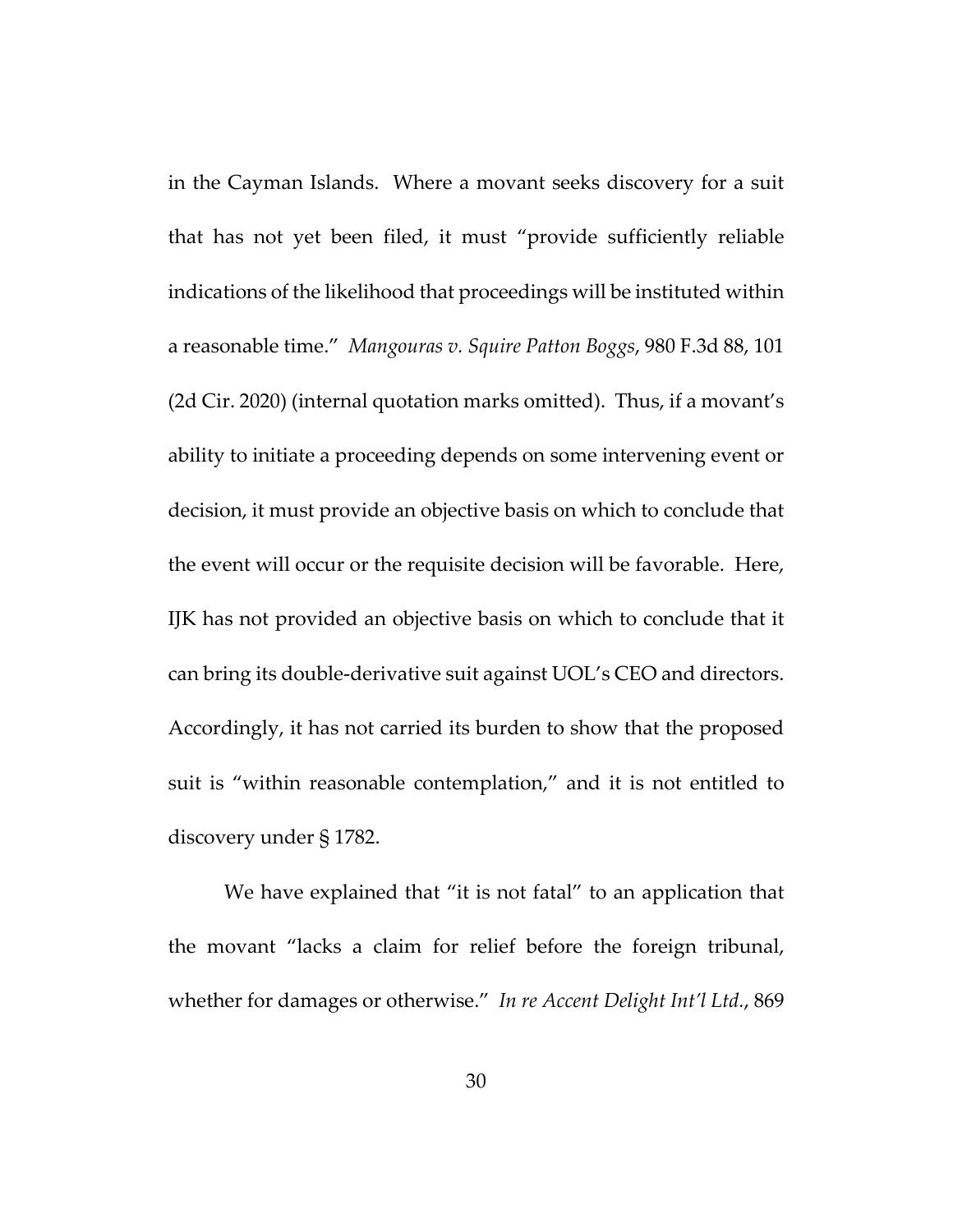F.3d at 132. A district court's focus in considering a request under § 1782 is not on the merits of the proposed claim, but on the movant's "practical ability to inject the requested information into a foreign proceeding." *Id.* Thus, a district court may need to undertake a limited foray into foreign law to assess the procedural mechanism by which a movant may inject the discovery it seeks into foreign proceedings. Here, IJK must clear a series of procedural hurdles under Cayman law before it can present any evidence to a Cayman court in a suit against UOL's CEO and directors. It has not provided a sufficient basis to conclude that it would be able to do so.

#### **B. Suit against PIP's directors**

IJK next posits a third avenue by which it might use the discovery it seeks: a derivative suit against PIP's directors. Before the district court, IJK reported that "in the weeks since [it] filed its § 1782 Application, [it] ha[d] learned more facts regarding" the actions of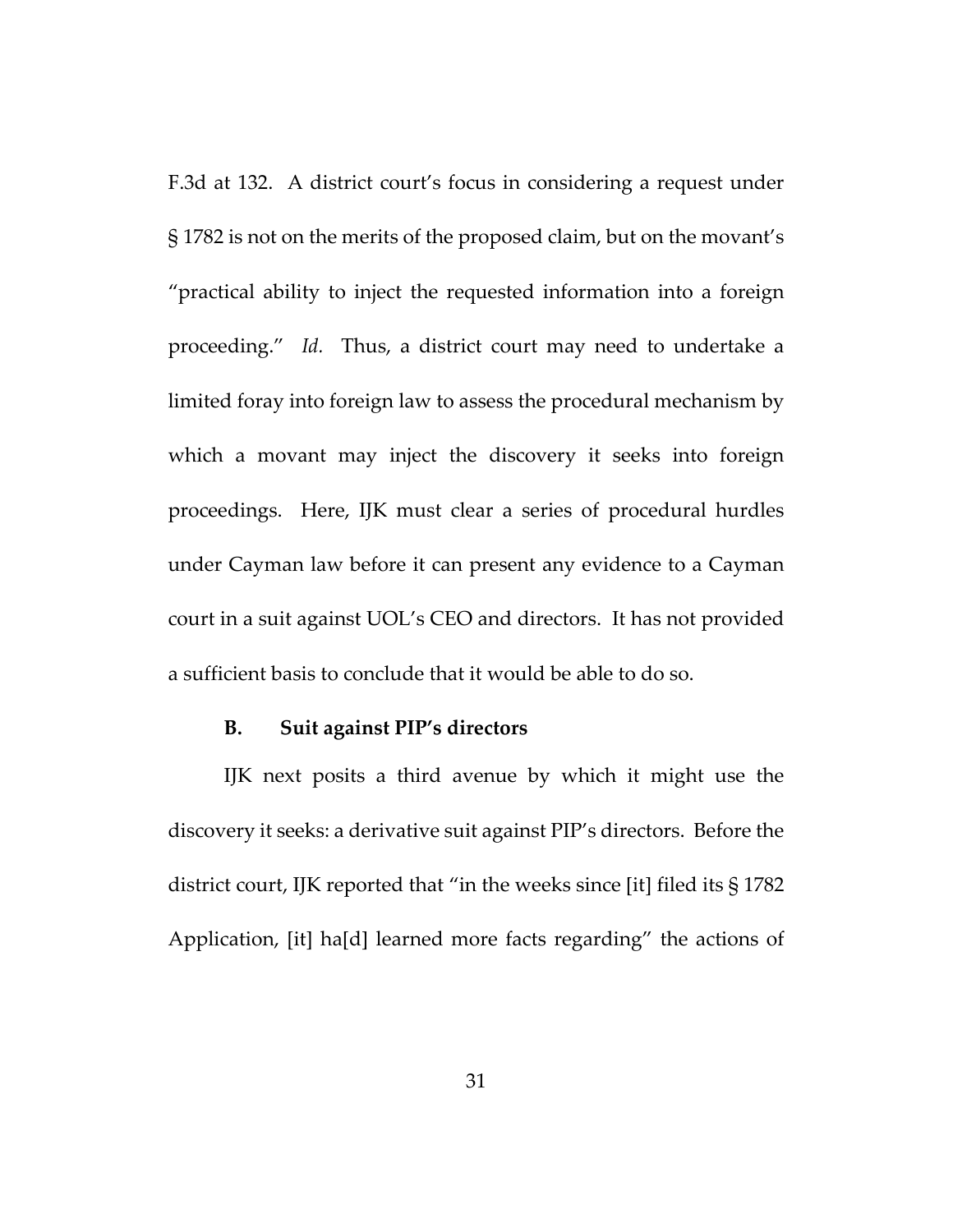PIP's officers and directors, and as a result, "intends to file suit" against them. Joint App'x at 1187–88.[3](#page-31-0) 

As a litigant in the proceeding, IJK would certainly be an "interested person" within the meaning of the statute. *See Intel*, 542 U.S. at 256. But IJK has not established that the discovery it seeks would be "for use" in a suit against PIP's directors because it has not pointed to objective indicia that the action is being contemplated. *Certain Funds*, 798 F.3d at 123.

IJK's claims with respect to its proposed suit against PIP's directors are vague and undeveloped. It states that one PIP director "inexplicably delayed taking several actions, damaging PIP and, thus, IJK Palm." Joint App'x at 1188. It offers no suggestion as to what

<span id="page-31-0"></span><sup>3</sup> The district court relied on IJK's proposed suit against PIP's directors in granting its request for discovery. Accordingly, we assume on appeal that the late addition of a fallback basis for IJK's § 1782 application was proper. *But see Certain Funds*, 798 F.3d at 124 ("[T]he relevant question is whether *at the time the evidence is sought*, the evidence is eventually to be used in a foreign proceeding. In other words, we assess the indicia of whether the contemplated proceedings were within reasonable contemplation at the time the §1782 application was filed." (cleaned up)).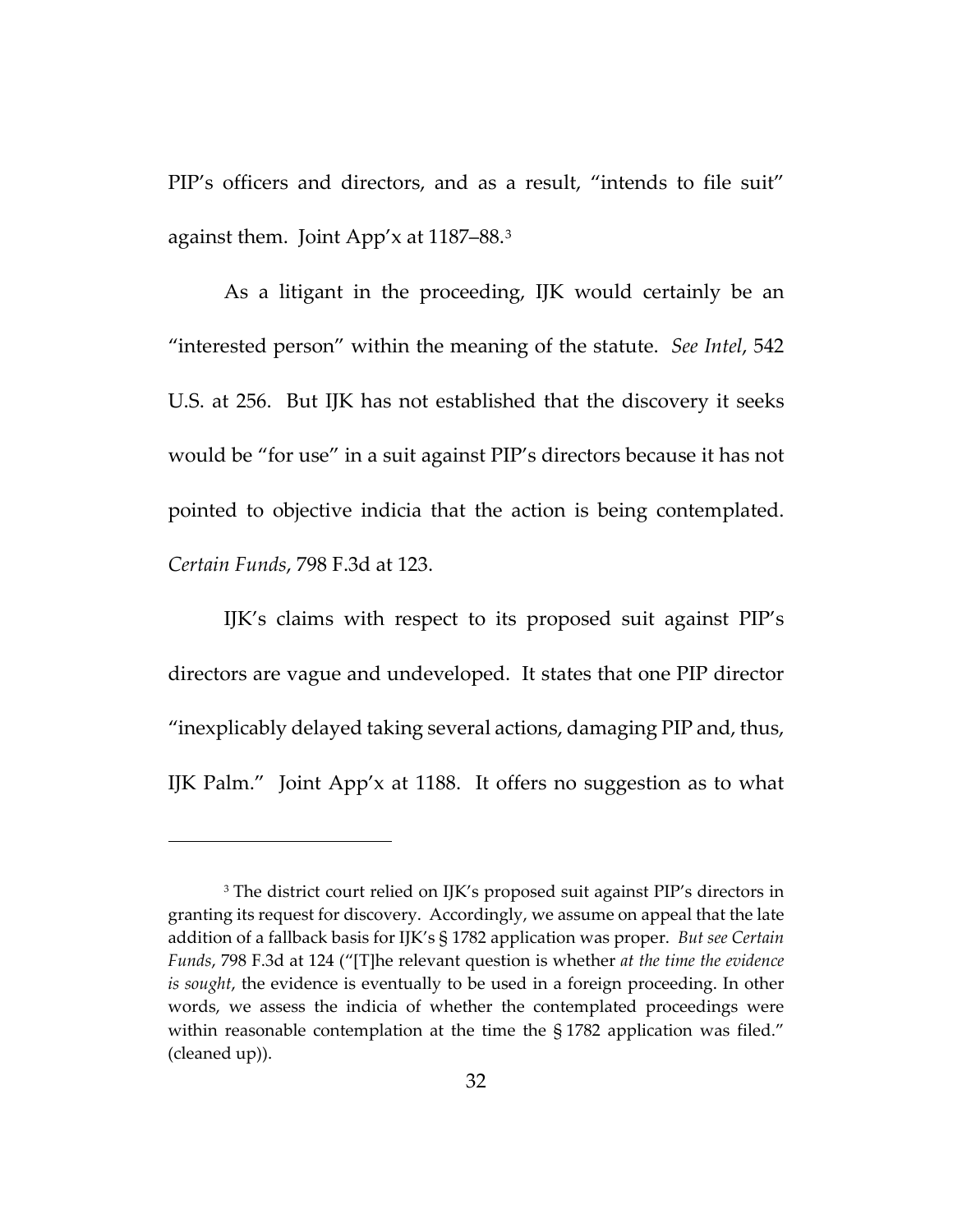those "actions" might have been, nor does it further elucidate its legal theory. The only concrete step IJK has taken toward initiating its proposed suit is to obtain funding for, and to retain, counsel. That simple action, we have held, is not sufficient to make an objective showing that the planned proceedings are within reasonable contemplation. *See Certain Funds*, 798 F.3d at 124.

## **III. CONCLUSION**

In sum, we hold as follows:

(1) The opportunity to present material to a party to a potential lawsuit does not satisfy the requirement of § 1782 that the material be "for use" in a foreign proceeding. Here, even if the liquidators agree to consider the evidence that IJK obtains, there is an insufficient basis to conclude that they would sue UOL's CEO and directors, or that they would otherwise use the information that IJK provided in a foreign proceeding.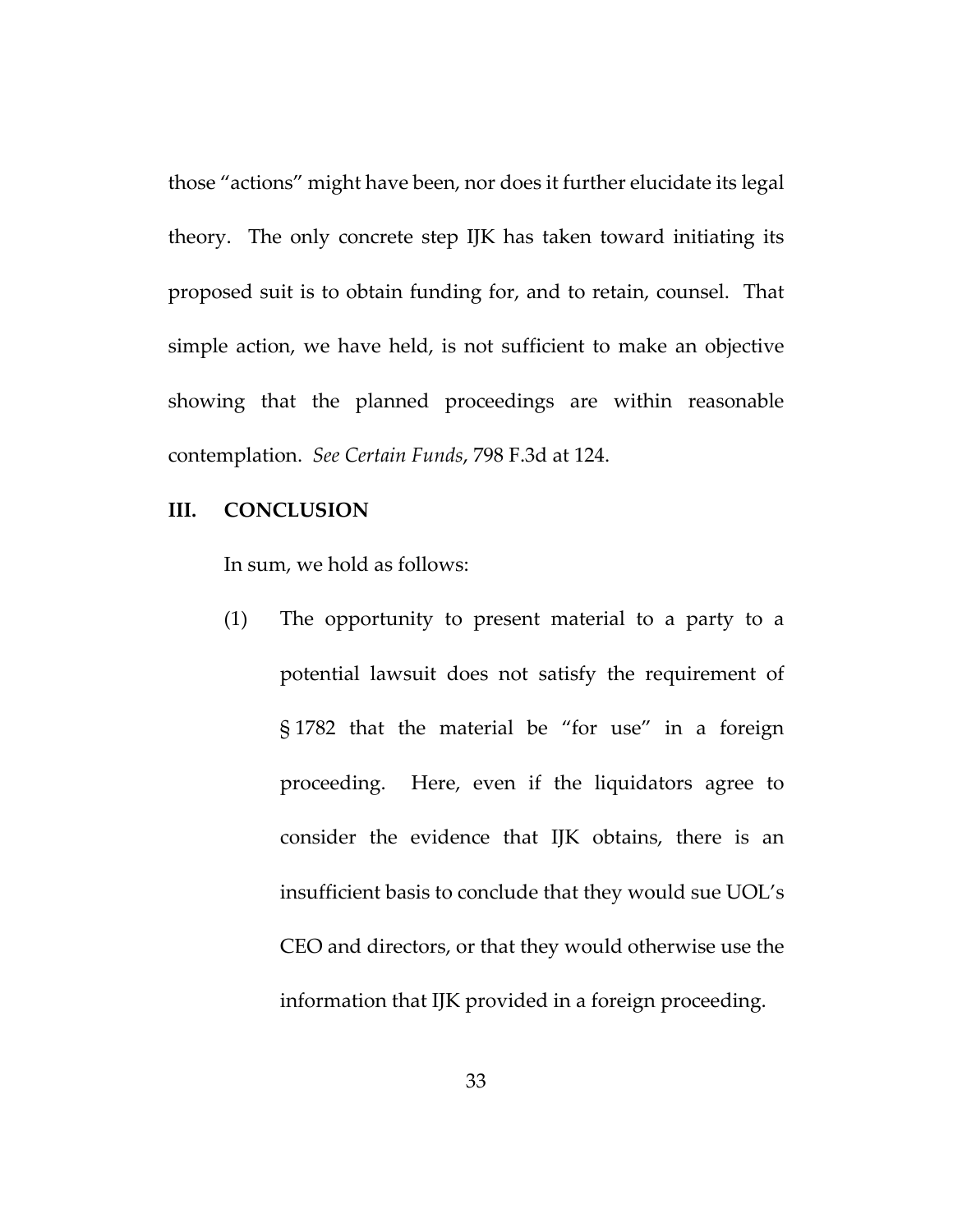- (2) The anticipated ability to pass information to one party to a suit, without more, also does not render a movant under § 1782 an "interested person" with respect to that suit. Here, IJK's only direct interest in the liquidators' potential suit is financial, which is insufficient to meet the requirement to be an "interested person" within the meaning of § 1782.
- (3) The movant must establish that it has the practical ability to inject the requested information into a foreign proceeding, even if doing so would be contingent on an intervening event or decision. IJK has not provided a sufficient basis to conclude that it could bring a doublederivative suit on behalf of UOL in the Cayman Islands. As a result, the requested discovery material is not "for use" with respect to that potential double-derivative suit.